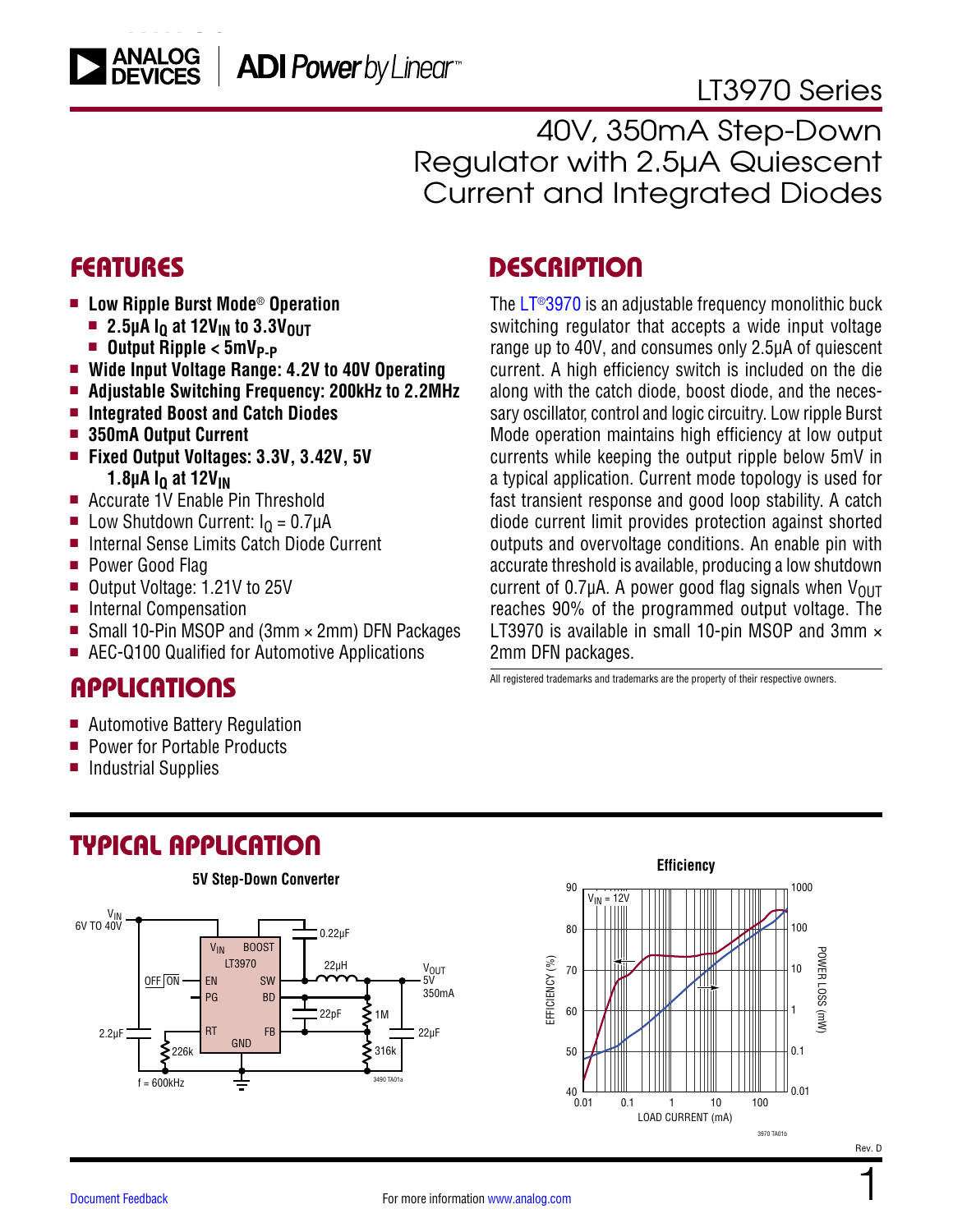# <span id="page-1-0"></span>ABSOLUTE MAXIMUM RATINGS **(Note 1)**

| Operating Junction Temperature Range (Note 2) |  |
|-----------------------------------------------|--|
|                                               |  |
|                                               |  |
|                                               |  |
| Lead Temperature (Soldering, 10 sec)          |  |
|                                               |  |

# PIN CONFIGURATION



 $*$ FB for LT3970, V<sub>OUT</sub> for LT3970-3.3, LT3970-3.42, LT3970-5.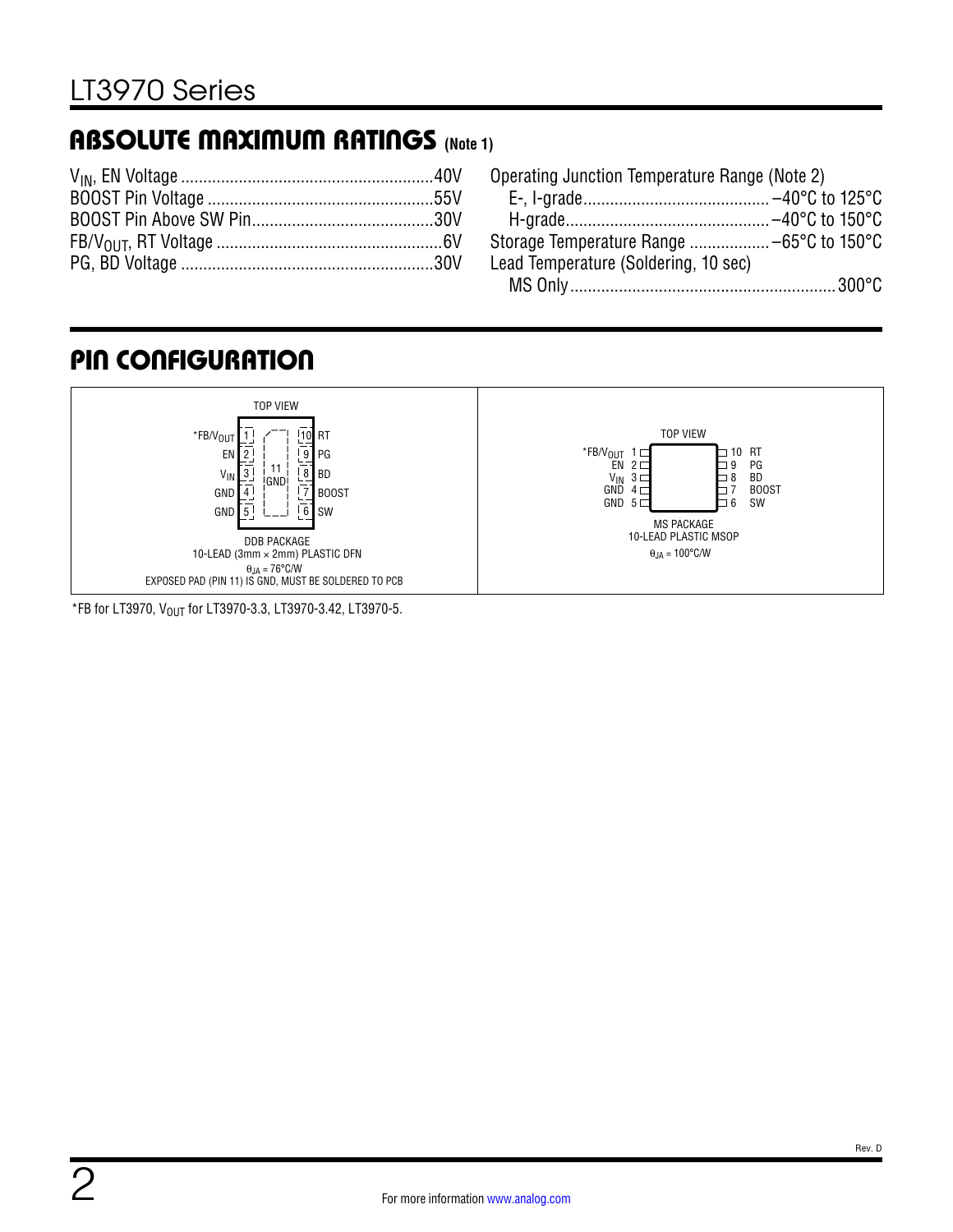# <span id="page-2-0"></span>ORDER INFORMATION

| <b>LEAD FREE FINISH</b> | <b>TAPE AND REEL</b>  | <b>PART MARKING*</b> | <b>PACKAGE DESCRIPTION</b>      | <b>TEMPERATURE RANGE</b>            |
|-------------------------|-----------------------|----------------------|---------------------------------|-------------------------------------|
| LT3970EDDB#PBF          | LT3970EDDB#TRPBF      | <b>LFCZ</b>          | 10-Lead (3mm × 2mm) Plastic DFN | –40°C to 125°C                      |
| LT3970IDDB#PBF          | LT3970IDDB#TRPBF      | LFCZ                 | 10-Lead (3mm × 2mm) Plastic DFN | –40°C to 125°C                      |
| LT3970EMS#PBF           | LT3970EMS#TRPBF       | <b>LTFDB</b>         | 10-Lead Plastic MSOP            | -40°C to 125°C                      |
| LT3970IMS#PBF           | LT3970IMS#TRPBF       | <b>LTFDB</b>         | 10-Lead Plastic MSOP            | -40°C to 125°C                      |
| LT3970HMS#PBF           | LT3970HMS#TRPBF       | <b>LTFDB</b>         | 10-Lead Plastic MSOP            | –40°C to 150°C                      |
| LT3970EDDB-3.3#PBF      | LT3970EDDB-3.3#TRPBF  | LFQH                 | 10-Lead (3mm × 2mm) Plastic DFN | –40°C to 125°C                      |
| LT3970IDDB-3.3#PBF      | LT3970IDDB-3.3#TRPBF  | LFQH                 | 10-Lead (3mm × 2mm) Plastic DFN | –40°C to 125°C                      |
| LT3970EMS-3.3#PBF       | LT3970EMS-3.3#TRPBF   | <b>LTFQG</b>         | 10-Lead Plastic MSOP            | –40°C to 125°C                      |
| LT3970IMS-3.3#PBF       | LT3970IMS-3.3#TRPBF   | LTFQG                | 10-Lead Plastic MSOP            | –40°C to 125°C                      |
| LT3970HMS-3.3#PBF       | LT3970HMS-3.3#TRPBF   | <b>LTFQG</b>         | 10-Lead Plastic MSOP            | –40°C to 150°C                      |
| LT3970EDDB-3.42#PBF     | LT3970EDDB-3.42#TRPBF | LGGG                 | 10-Lead (3mm × 2mm) Plastic DFN | –40°C to 125°C                      |
| LT3970EDDB-5#PBF        | LT3970EDDB-5#TRPBF    | LFQF                 | 10-Lead (3mm × 2mm) Plastic DFN | –40°C to 125°C                      |
| LT3970IDDB-5#PBF        | LT3970IDDB-5#TRPBF    | LFQF                 | 10-Lead (3mm × 2mm) Plastic DFN | –40°C to 125°C                      |
| LT3970EMS-5#PBF         | LT3970EMS-5#TRPBF     | <b>LTFQD</b>         | 10-Lead Plastic MSOP            | $-40^{\circ}$ C to 125 $^{\circ}$ C |
| LT3970IMS-5#PBF         | LT3970IMS-5#TRPBF     | <b>LTFQD</b>         | 10-Lead Plastic MSOP            | -40°C to 125°C                      |
| LT3970HMS-5#PBF         | LT3970HMS-5#TRPBF     | <b>LTFQD</b>         | 10-Lead Plastic MSOP            | $-40^{\circ}$ C to 150 $^{\circ}$ C |
| AUTOMOTIVE**            |                       |                      |                                 |                                     |
| LT3970EMS#WPBF          | LT3970EMS#WTRPBF      | <b>LTFDB</b>         | 10-Lead Plastic MSOP            | -40°C to 125°C                      |
| LT3970IMS#WPBF          | LT3970IMS#WTRPBF      | <b>LTFDB</b>         | 10-Lead Plastic MSOP            | -40°C to 125°C                      |
| LT3970HMS#WPBF          | LT3970HMS#WTRPBF      | <b>LTFDB</b>         | 10-Lead Plastic MSOP            | -40°C to 150°C                      |
| LT3970EMS-3.3#WPBF      | LT3970EMS-3.3#WTRPBF  | LTFQG                | 10-Lead Plastic MSOP            | $-40^{\circ}$ C to 125 $^{\circ}$ C |
| LT3970IMS-3.3#WPBF      | LT3970IMS-3.3#WTRPBF  | <b>LTFQG</b>         | 10-Lead Plastic MSOP            | -40°C to 125°C                      |
| LT3970HMS-3.3#WPBF      | LT3970HMS-3.3#WTRPBF  | <b>LTFQG</b>         | 10-Lead Plastic MSOP            | -40°C to 150°C                      |
| LT3970EMS-5#WPBF        | LT3970EMS-5#WTRPBF    | LTFQD                | 10-Lead Plastic MSOP            | -40°C to 125°C                      |
| LT3970IMS-5#WPBF        | LT3970IMS-5#WTRPBF    | LTFQD                | 10-Lead Plastic MSOP            | –40°C to 125°C                      |
| LT3970HMS-5#WPBF        | LT3970HMS-5#WTRPBF    | LTFQD                | 10-Lead Plastic MSOP            | –40°C to 150°C                      |

Contact the factory for parts specified with wider operating temperature ranges. \*The temperature grade is identified by a label on the shipping container.

[Tape and reel specifications](https://www.analog.com/media/en/package-pcb-resources/package/tape-reel-rev-n.pdf). Some packages are available in 500 unit reels through designated sales channels with #TRMPBF suffix.

**\*\***Versions of this part are available with controlled manufacturing to support the quality and reliability requirements of automotive applications. These models are designated with a #W suffix. Only the automotive grade products shown are available for use in automotive applications. Contact your local Analog Devices account representative for specific product ordering information and to obtain the specific Automotive Reliability reports for these models.

3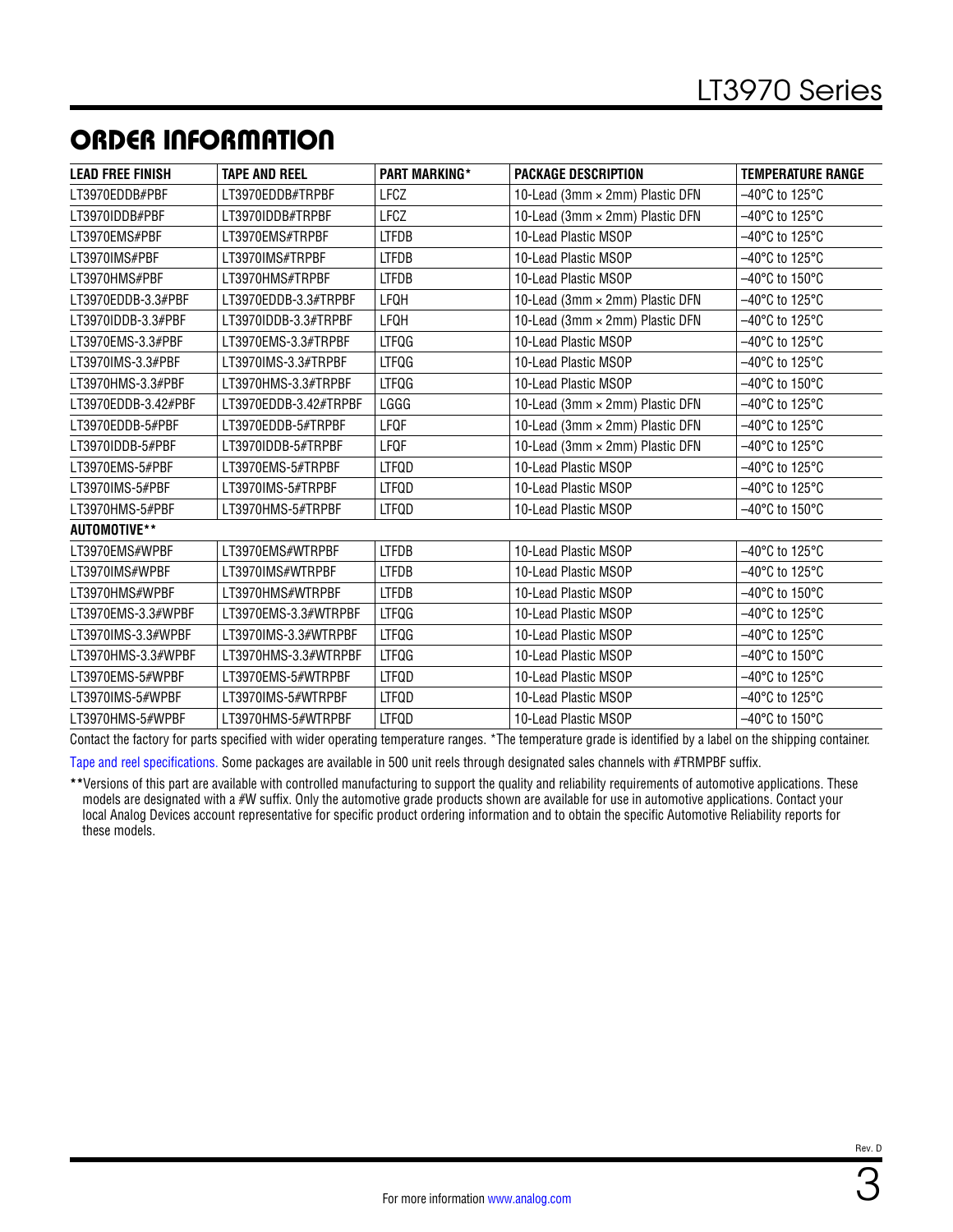# <span id="page-3-0"></span>**ELECTRICAL CHARACTERISTICS** The  $\bullet$  denotes the specifications which apply over the full operating

**temperature range, otherwise specifications are at TA = 25°C. VIN = 12V, VBD = 3.3V unless otherwise noted. (Note 2)**

| <b>PARAMETER</b><br><b>CONDITIONS</b>            |                                                                                                                             |   | <b>MIN</b>             | <b>TYP</b>           | MAX                     | <b>UNITS</b>                      |
|--------------------------------------------------|-----------------------------------------------------------------------------------------------------------------------------|---|------------------------|----------------------|-------------------------|-----------------------------------|
| Minimum Input Voltage                            |                                                                                                                             |   |                        | 4                    | 4.2                     | $\mathsf{V}$                      |
| Quiescent Current from VIN                       | V <sub>EN</sub> Low<br>V <sub>EN</sub> High<br>V <sub>FN</sub> High, -40°C to 125°C<br>V <sub>FN</sub> High, -40°C to 150°C |   |                        | 0.7<br>1.7           | 1.2<br>2.7<br>3.5<br>4  | μA<br>μA<br>μA<br>μA              |
| LT3970 Feedback Voltage                          | –40°C to 125°C<br>–40°C to 150°C                                                                                            |   | 1.195<br>1.185<br>1.18 | 1.21<br>1.21<br>1.21 | 1.225<br>1.235<br>1.235 | $\mathsf{V}$<br>V<br>$\mathsf{V}$ |
| LT3970-3.3 Output Voltage                        | $-40^{\circ}$ C to 125 $^{\circ}$ C<br>$-40^{\circ}$ C to 150 $^{\circ}$ C                                                  |   | 3.26<br>3.234<br>3.217 | 3.3<br>3.3<br>3.3    | 3.34<br>3.366<br>3.366  | $\mathsf{V}$<br>$\mathsf{V}$<br>V |
| LT3970-3.42 Output Voltage                       | $-40^{\circ}$ C to 125 $^{\circ}$ C                                                                                         |   | 3.379<br>3.352         | 3.42<br>3.42         | 3.461<br>3.488          | $\mathsf{V}$<br>V                 |
| LT3970-5 Output Voltage                          | $-40^{\circ}$ C to 125 $^{\circ}$ C<br>-40°C to 150°C                                                                       |   | 4.94<br>4.9<br>4.875   | 5<br>5<br>5          | 5.06<br>5.1<br>5.1      | $\mathsf{V}$<br>V<br>V            |
| LT3970 FB Pin Bias Current (Note 3)              | $V_{FB} = 1.21V$                                                                                                            |   |                        | 0.1                  | 20                      | пA                                |
| FB/Output Voltage Line Regulation                | $4.2V < V_{IN} < 40V$                                                                                                       |   |                        | 0.0002               | 0.01                    | $\%N$                             |
| Switching Frequency                              | $R_T = 41.2k$ , $V_{IN} = 6V$<br>$R_T = 158k$ , $V_{IN} = 6V$<br>$R_T = 768k$ , $V_{IN} = 6V$                               |   | 1.76<br>640<br>160     | 2.25<br>800<br>200   | 2.64<br>960<br>240      | <b>MHz</b><br>kHz<br>kHz          |
| <b>Switch Current Limit</b>                      | $V_{IN}$ = 5V, $V_{FB}$ = 0V                                                                                                |   | 535                    | 700                  | 865                     | mA                                |
| <b>Catch Schottky Current Limit</b>              | $V_{IN} = 5V$                                                                                                               |   | 350                    | 400                  | 500                     | mA                                |
| Switch V <sub>CESAT</sub>                        | $I_{SW} = 200mA$                                                                                                            |   |                        | 175                  |                         | mV                                |
| Switch Leakage Current                           |                                                                                                                             |   |                        | 0.05                 | 2                       | μA                                |
| <b>Catch Schottky Forward Voltage</b>            | $I_{SCH}$ = 100mA, $V_{IN}$ = $V_{BD}$ = NC                                                                                 |   |                        | 650                  |                         | mV                                |
| <b>Catch Schottky Reverse Leakage</b>            | $V_{SW} = 12V$                                                                                                              |   |                        | 0.05                 | 2                       | μA                                |
| <b>Boost Schottky Forward Voltage</b>            | $I_{SCH} = 50$ mA, $V_{IN} = NC$ , $V_{BOOST} = OV$                                                                         |   |                        | 875                  |                         | mV                                |
| <b>Boost Schottky Reverse Leakage</b>            | $V_{REVERSE} = 12V$                                                                                                         |   |                        | 0.02                 | 2                       | μA                                |
| Minimum Boost Voltage (Note 4)                   | $V_{IN} = 5V$                                                                                                               | 0 |                        | 1.4                  | 1.8                     | $\mathsf{V}$                      |
| <b>BOOST Pin Current</b>                         | $I_{SW}$ = 200mA, $V_{B00ST}$ = 15V                                                                                         |   |                        | $\overline{7}$       | 10                      | mA                                |
| <b>EN Pin Current</b>                            | $V_{EN} = 12V$                                                                                                              |   |                        | 1                    | 30                      | пA                                |
| LT3970 EN Voltage Threshold                      | EN Rising, $V_{IN} \ge 4.2V$                                                                                                |   | 0.94                   | 1                    | 1.06                    | $\mathsf{V}$                      |
| LT3970-X EN Voltage Threshold                    | EN Rising, $V_{IN} \ge 4.2V$                                                                                                |   | 0.93                   | 1                    | 1.07                    | $\mathsf{V}$                      |
| <b>EN Voltage Hysteresis</b>                     |                                                                                                                             |   |                        | 30                   |                         | mV                                |
| LT3970 PG Threshold Offset from Feedback Voltage | V <sub>FB</sub> Rising                                                                                                      |   | 80                     | 120                  | 160                     | mV                                |
| LT3970 PG Hysteresis                             |                                                                                                                             |   |                        | 12                   |                         | mV                                |
| LT3970-X PG Threshold Offset from Output Voltage | V <sub>FB</sub> Rising                                                                                                      |   | 6.5                    | 10                   | 13.5                    | $\frac{0}{0}$                     |
| LT3970-X PG Hysteresis as % of Output Voltage    |                                                                                                                             |   |                        | 1.0                  |                         | $\frac{0}{0}$                     |
| PG Leakage                                       | $V_{PG} = 3V$                                                                                                               |   |                        | 0.01                 | 1                       | μA                                |
| PG Sink Current                                  | $V_{PG} = 0.4V$                                                                                                             |   | 30                     | 80                   |                         | μA                                |
| Minimum Switch On-Time                           |                                                                                                                             |   |                        | 90                   |                         | ns                                |
| Minimum Switch Off-Time                          | $V_{IN} = 10V$                                                                                                              |   |                        | 100                  | 160                     | ns                                |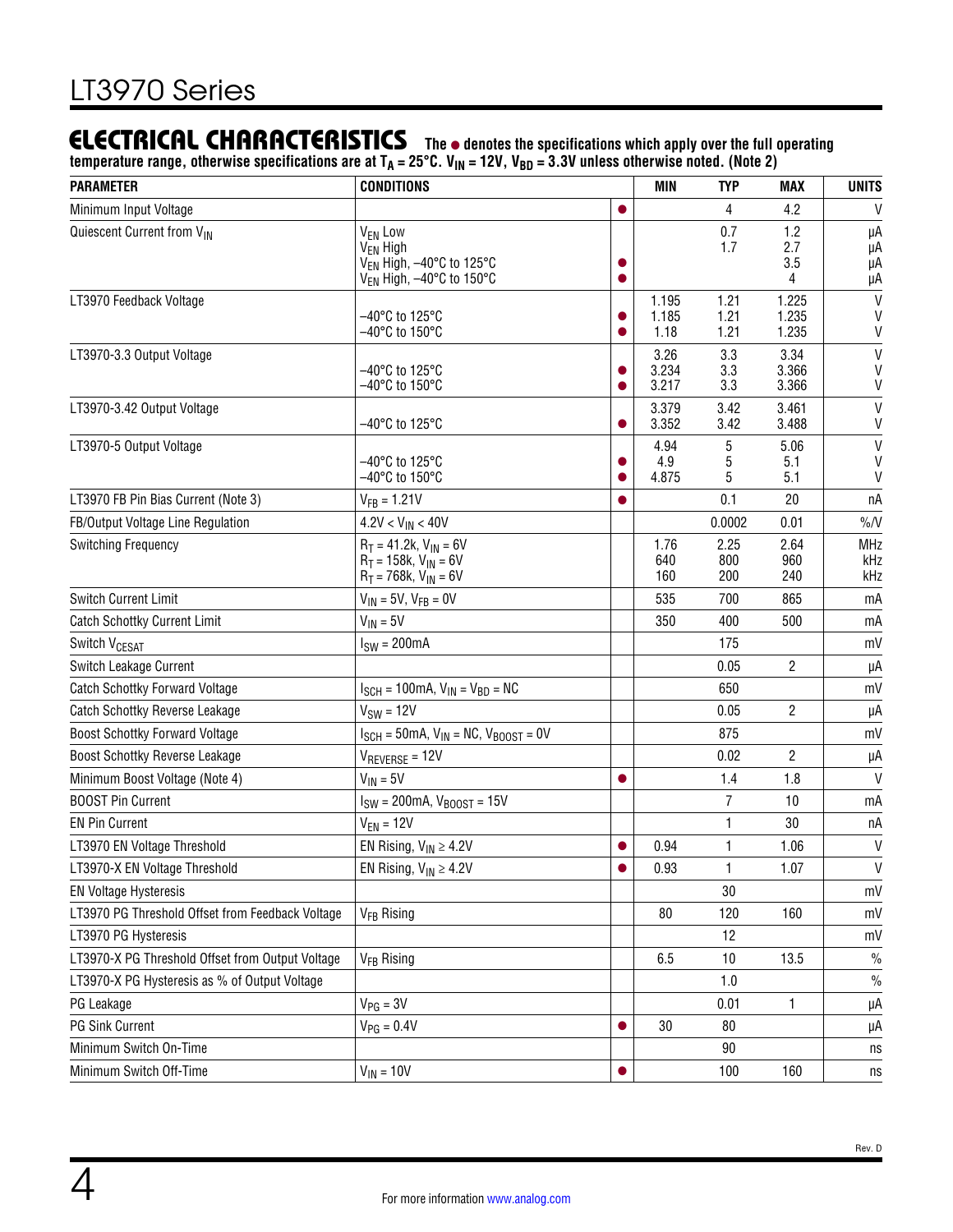# ELECTRICAL CHARACTERISTICS

**Note 1:** Stresses beyond those listed under [Absolute Maximum Ratings](#page-1-0)  may cause permanent damage to the device. Exposure to any Absolute Maximum Rating condition for extended periods may affect device reliability and lifetime.

**Note 2:** The LT3970E is guaranteed to meet performance specifications from 0°C to 125°C junction temperature. Specifications over the –40°C to 125°C operating junction temperature range are assured by design, characterization, and correlation with statistical process controls. The

3970 G04

LT3970I is quaranteed over the full -40°C to 125°C operating junction temperature range. The LT3970H is guaranteed over the full –40°C to 150°C operating junction temperature range. High junction temperatures degrade operating lifetimes. Operating lifetime is derated at junction temperatures greater than 125°C.

**Note 3:** Bias current flows into the FB pin.

**Note 4:** This is the minimum voltage across the boost capacitor needed to guarantee full saturation of the switch.

### <span id="page-4-0"></span>TYPICAL PERFORMANCE CHARACTERISTICS **TA = 25°C, unless otherwise noted.**



3970 G06

3970 G05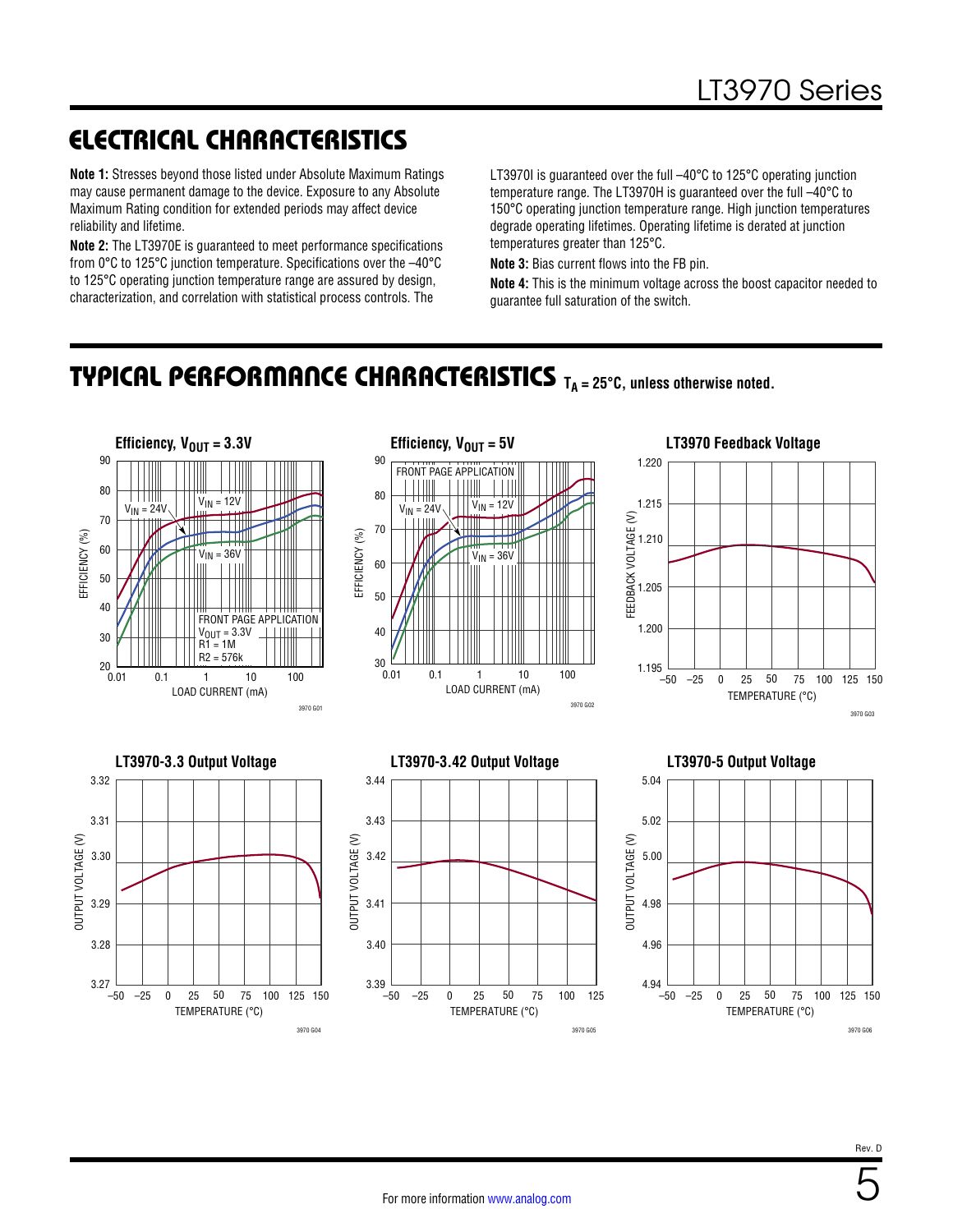### TYPICAL PERFORMANCE CHARACTERISTICS **TA = 25°C, unless otherwise noted.**

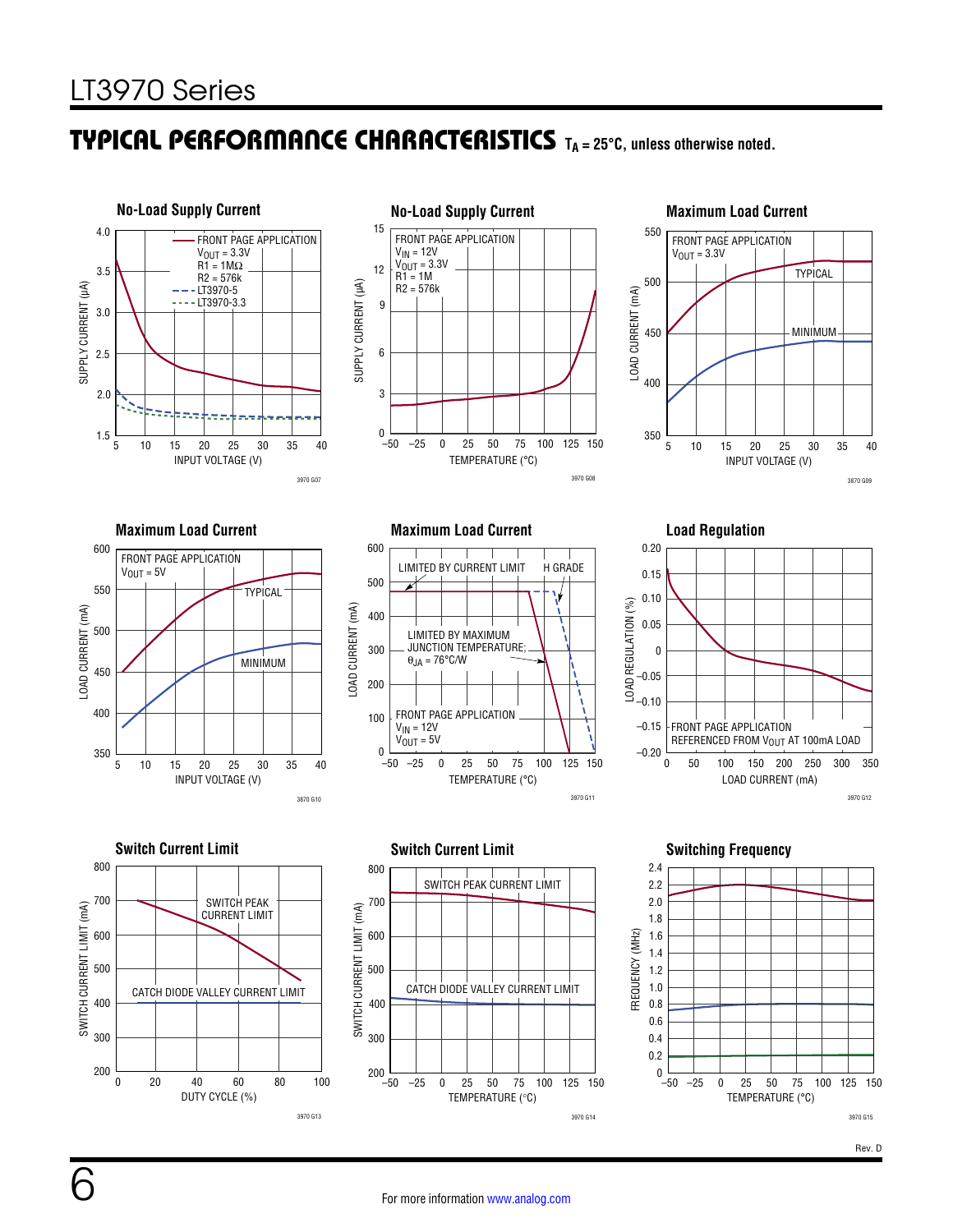7

### TYPICAL PERFORMANCE CHARACTERISTICS **TA = 25°C, unless otherwise noted.**

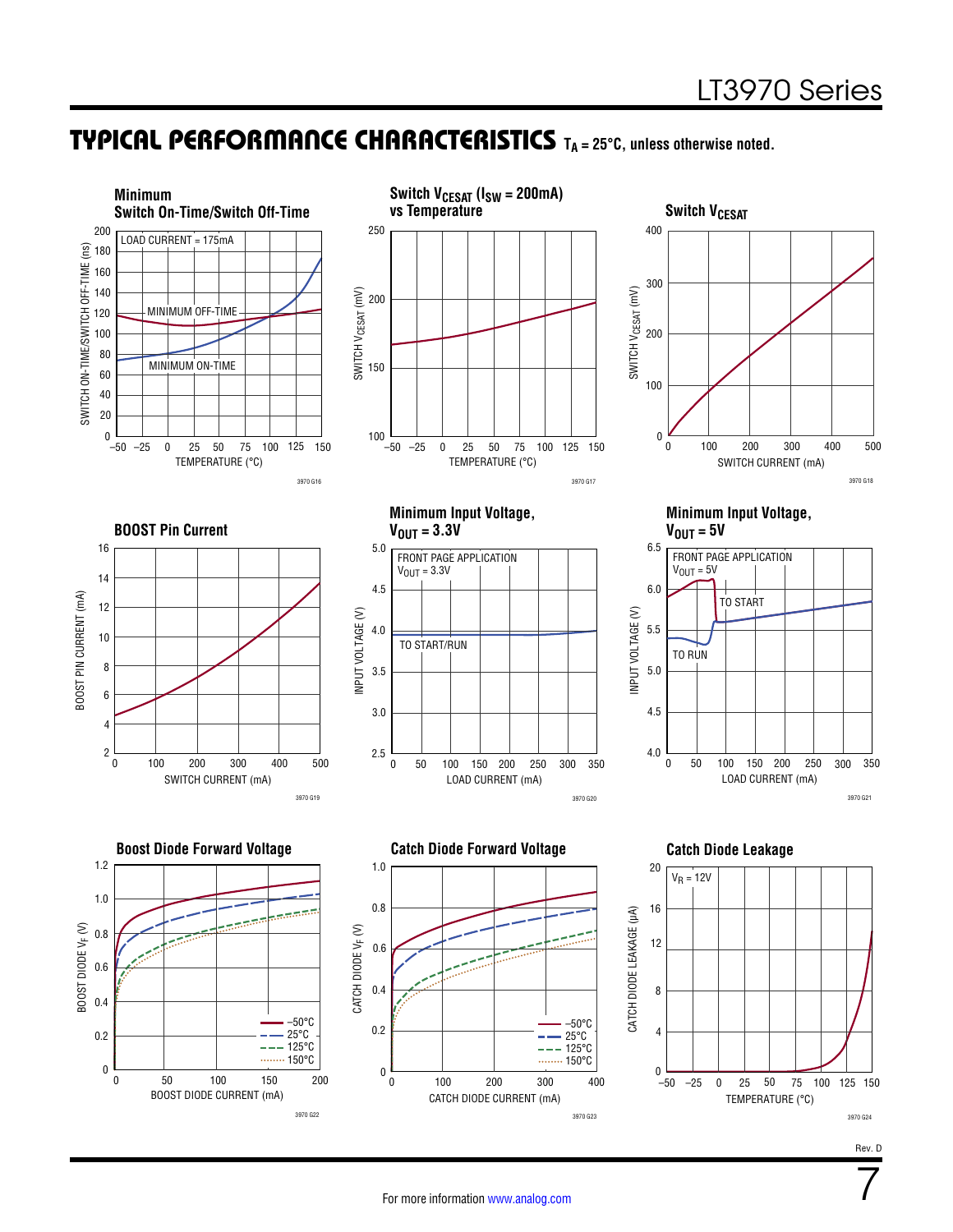### TYPICAL PERFORMANCE CHARACTERISTICS **TA <sup>=</sup> 25°C, unless otherwise noted.**

![](_page_7_Figure_2.jpeg)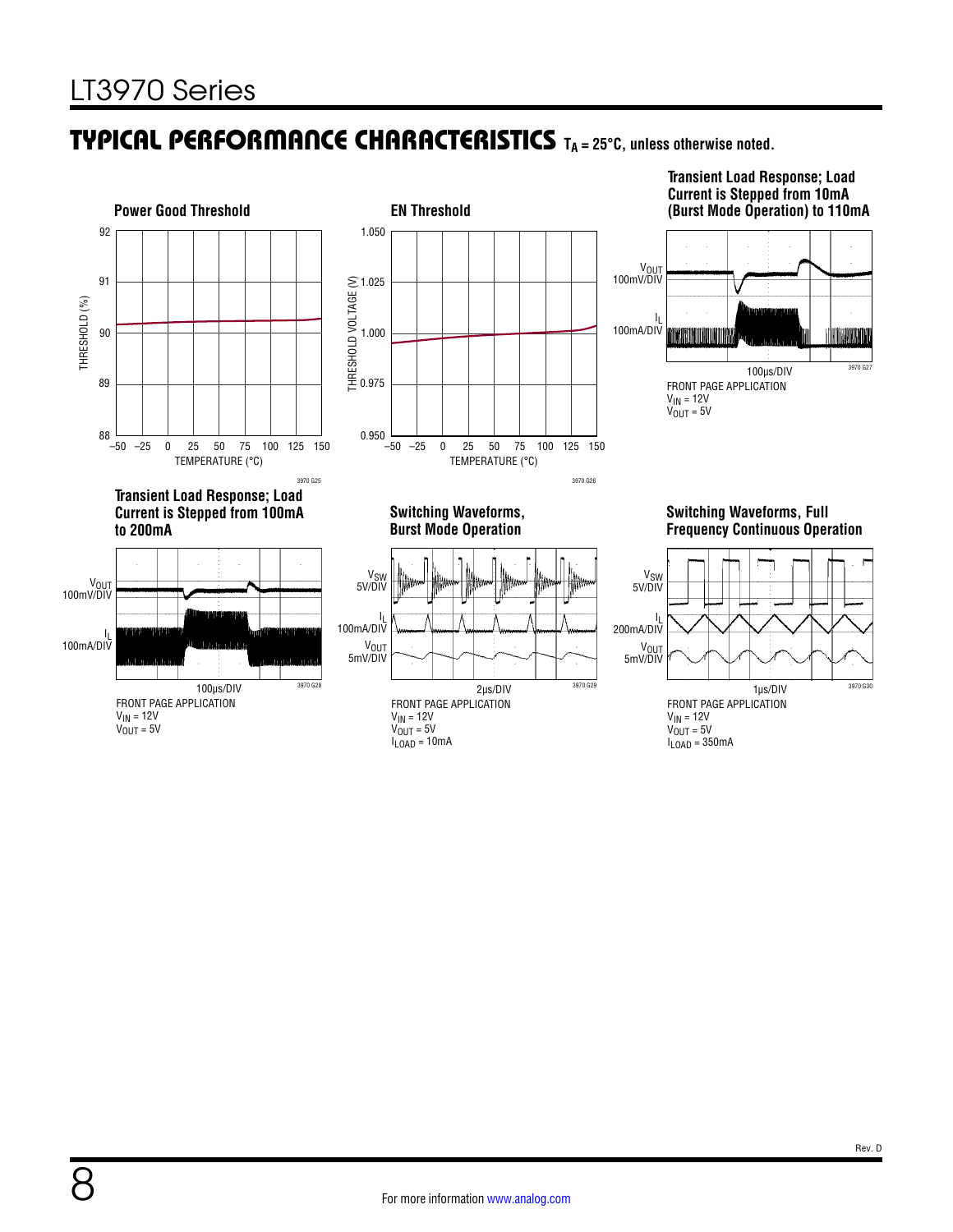### PIN FUNCTIONS

**FB (Pin 1, LT3970 Only):** The LT3970 Regulates the FB Pin to 1.21V. Connect the feedback resistor divider tap to this pin.

**VOUT (Pin 1, LT3970-X Only):** The LT3970-3.3, LT3970-3.42 and LT3970-5 regulate the  $V_{\text{OUT}}$  Pin to 3.3V, 3.42V and 5V respectively. This pin connects to the internal feedback divider that programs the fixed output voltage.

**EN (Pin 2):** The part is in shutdown when this pin is low and active when this pin is high. The hysteretic threshold voltage is 1V going up and 0.97V going down. Tie to  $V_{IN}$  if shutdown feature is not used. The EN threshold is accurate only when  $V_{IN}$  is above 4.2V. If  $V_{IN}$  is lower than 4.2V, ground EN to place the part in shutdown.

**V<sub>IN</sub>** (Pin 3): The V<sub>IN</sub> pin supplies current to the LT3970's internal circuitry and to the internal power switch. This pin must be locally bypassed.

**GND (Pins 4, 5, Exposed Pad (Pin 11, DFN Only)):** Ground. Must be soldered to PCB.

**SW (Pin 6):** The SW pin is the output of an internal power switch. Connect this pin to the inductor.

**BOOST (Pin 7):** This pin is used to provide a drive voltage, higher than the input voltage, to the internal bipolar NPN power switch.

**BD (Pin 8):** This pin connects to the anode of the boost diode. This pin also supplies current to the LT3970's internal regulator when BD is above 3.2V.

**PG (Pin 9):** The PG pin is the open-drain output of an internal comparator. PG remains low until the FB pin is within 10% of the final regulation voltage. PG is valid when  $V_{IN}$  is above 4.2V and EN is high.

**RT (Pin 10):** A resistor is tied between RT and ground to set the switching frequency.

9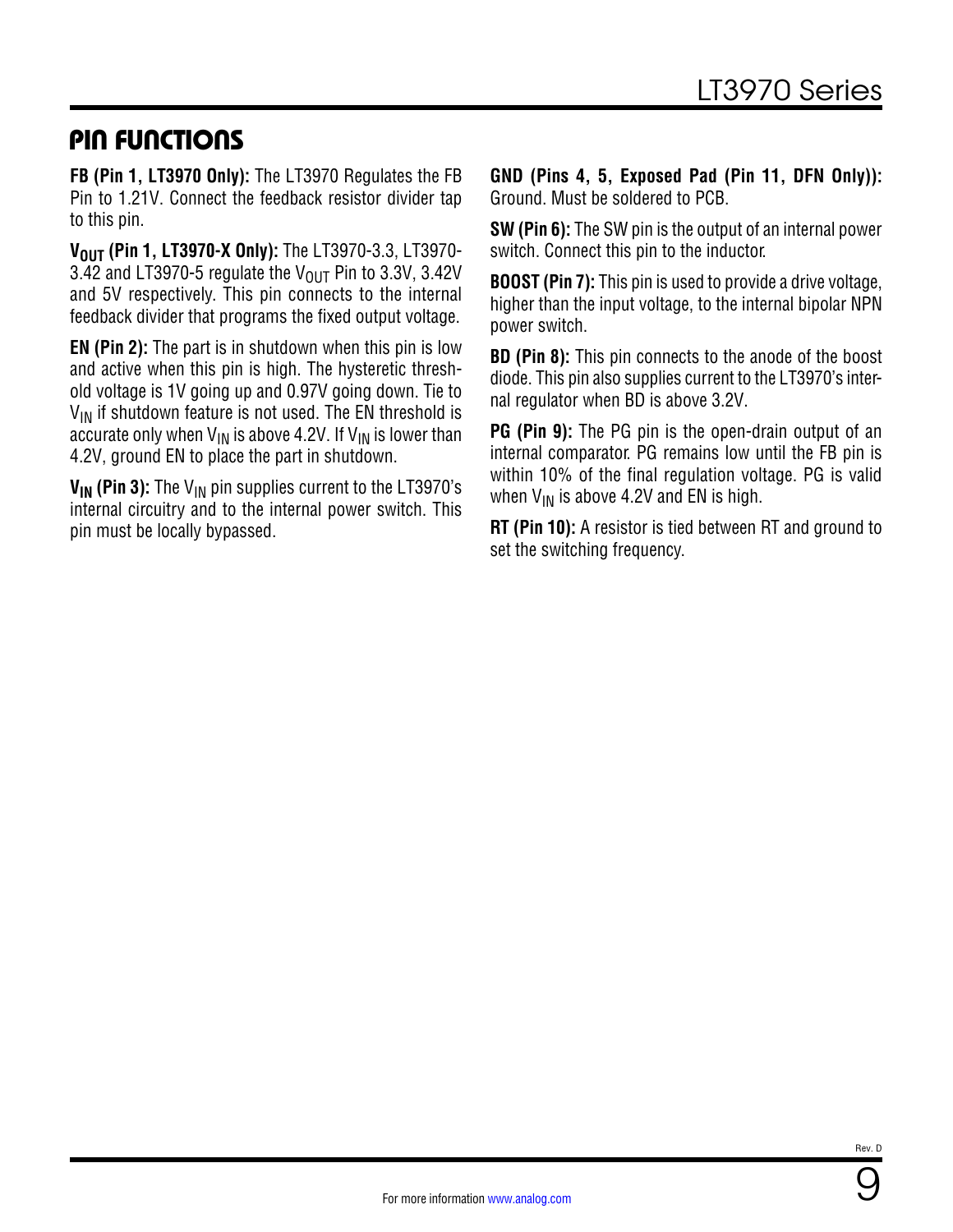# <span id="page-9-0"></span>BLOCK DIAGRAM

![](_page_9_Figure_2.jpeg)

\* LT3970-3.3: R1 = 12.65M, R2 = 7.35M LT3970-3.42: R1 = 12.65M, R2 = 6.93M LT3970-5: R1 = 15.15M, R2 = 4.85M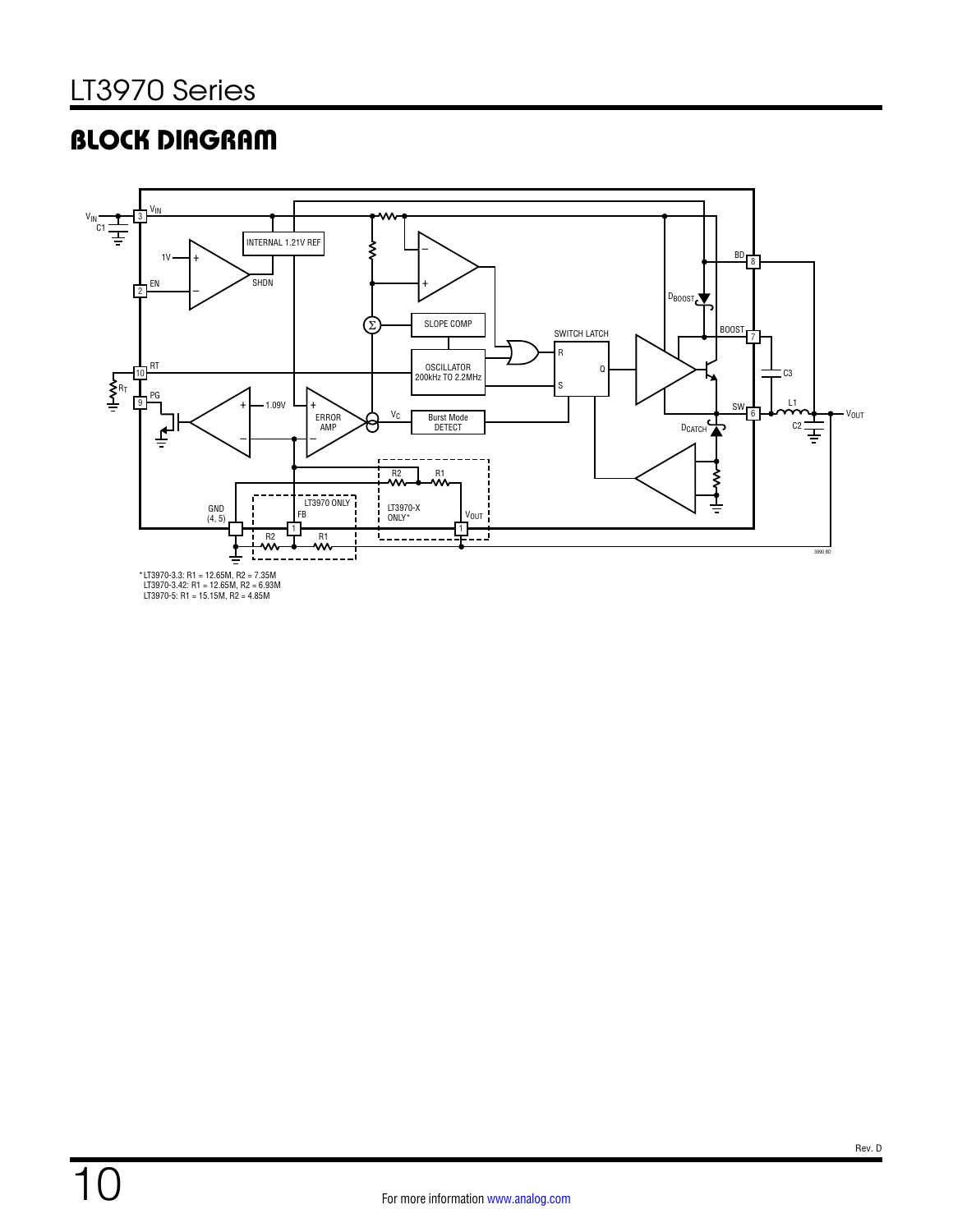# **OPERATION**

The LT3970 is a constant frequency, current mode stepdown regulator. An oscillator, with frequency set by RT, sets an RS flip-flop, turning on the internal power switch. An amplifier and comparator monitor the current flowing between the  $V_{IN}$  and SW pins, turning the switch off when this current reaches a level determined by the voltage at  $V_C$  (see [Block Diagram](#page-9-0)). An error amplifier measures the output voltage through an external resistor divider tied to the FB pin and servos the  $V_C$  node. If the error amplifier's output increases, more current is delivered to the output; if it decreases, less current is delivered.

Another comparator monitors the current flowing through the catch diode and reduces the operating frequency when the current exceeds the 400mA bottom current limit. This foldback in frequency helps to control the output current in fault conditions such as a shorted output with high input voltage. Maximum deliverable current to the output is therefore limited by both switch current limit and catch diode current limit.

An internal regulator provides power to the control circuitry. The bias regulator normally draws power from the V<sub>IN</sub> pin, but if the BD pin is connected to an external voltage higher than 3.2V, bias power will be drawn from the external source (typically the regulated output voltage). This improves efficiency.

If the EN pin is low, the LT3970 is shut down and draws 0.7µA from the input. When the EN pin exceeds 1V, the switching regulator will become active.

The switch driver operates from either  $V_{IN}$  or from the BOOST pin. An external capacitor is used to generate a voltage at the BOOST pin that is higher than the input supply. This allows the driver to fully saturate the internal bipolar NPN power switch for efficient operation.

To further optimize efficiency, the LT3970 automatically switches to Burst Mode operation in light load situations. Between bursts, all circuitry associated with controlling the output switch is shut down reducing the input supply current to 1.7µA.

The LT3970 contains a power good comparator which trips when the FB pin is at 90% of its regulated value. The PG output is an open-drain transistor that is off when the output is in regulation, allowing an external resistor to pull the PG pin high. Power good is valid when the LT3970 is enabled and  $V_{IN}$  is above 4.2V.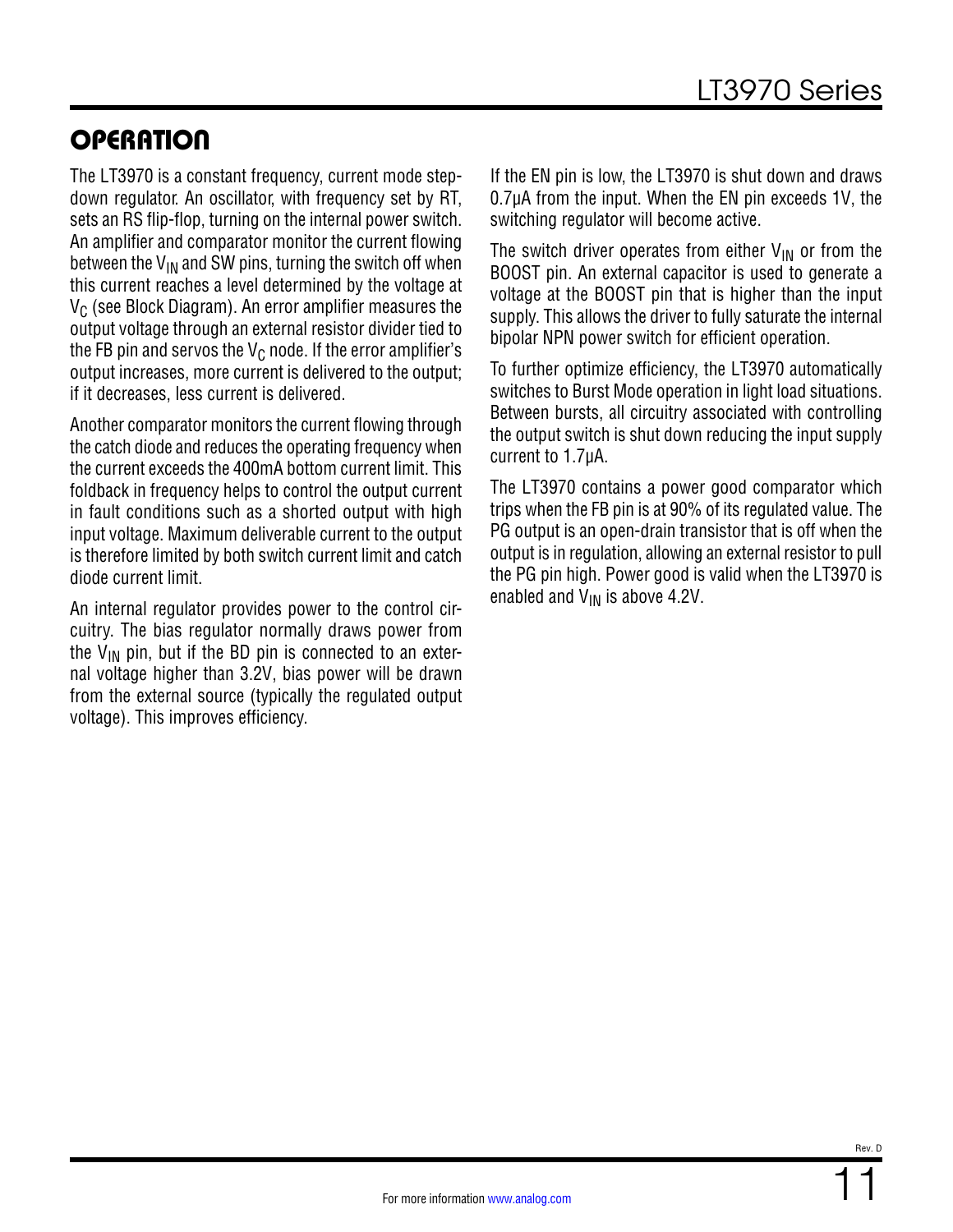#### **FB Resistor Network**

The output voltage is programmed with a resistor divider between the output and the FB pin. Choose the 1% resistors according to:

$$
R1 = R2 \left( \frac{V_{OUT}}{1.21} - 1 \right)
$$

Reference designators refer to the [Block Diagram.](#page-9-0) Note that choosing larger resistors will decrease the quiescent current of the application circuit.

### **Setting the Switching Frequency**

The LT3970 uses a constant frequency PWM architecture that can be programmed to switch from 200kHz to 2.2MHz by using a resistor tied from the RT pin to ground. A table showing the necessary  $R_T$  value for a desired switching frequency is in [Table 1](#page-11-0).

| <b>SWITCHING FREQUENCY (MHz)</b> | $R_T$ VALUE (k $\Omega$ ) |
|----------------------------------|---------------------------|
| 0.2                              | 768                       |
| 0.3                              | 499                       |
| 0.4                              | 357                       |
| 0.5                              | 280                       |
| 0.6                              | 226                       |
| 0.8                              | 158                       |
| 1.0                              | 124                       |
| 1.2                              | 100                       |
| 1.4                              | 80.6                      |
| 1.6                              | 68.1                      |
| 1.8                              | 57.6                      |
| 2.0                              | 49.9                      |
| 2.2                              | 42.2                      |

#### <span id="page-11-0"></span>**Table 1. Switching Frequency vs RT Value**

### **Operating Frequency Trade-Offs**

Selection of the operating frequency is a trade-off between efficiency, component size, minimum dropout voltage and maximum input voltage. The advantage of high frequency operation is that smaller inductor and capacitor values may be used. The disadvantages are lower efficiency, lower maximum input voltage, and higher dropout voltage. The highest acceptable switching frequency  $(f_{SW(MAX)})$  for a given application can be calculated as follows:

$$
f_{SW(MAX)} = \frac{V_{OUT} + V_D}{t_{ON(MIN)}(V_{IN} - V_{SW} + V_D)}
$$

where  $V_{IN}$  is the typical input voltage,  $V_{OUT}$  is the output voltage,  $V_D$  is the integrated catch diode drop (~0.7V), and  $V_{SW}$  is the internal switch drop (~0.5V at max load). This equation shows that slower switching frequency is necessary to accommodate high  $V_{IN}/V_{OUT}$  ratio.

Lower frequency also allows a lower dropout voltage. The input voltage range depends on the switching frequency because the LT3970 switch has finite minimum on and off times. The switch can turn on for a minimum of ~150ns and turn off for a minimum of ~160ns (note that the minimum on-time is a strong function of temperature). This means that the minimum and maximum duty cycles are:

 $DC_{MIN} = f_{SW} \cdot t_{ON(MIN)}$  $DC_{MAX} = 1 - f_{SW} \cdot t_{OFF(MIN)}$ 

where  $f_{SW}$  is the switching frequency, the  $t_{ON(MIN)}$  is the minimum switch on-time (~150ns), and the  $t_{\text{OFF(MIN)}}$  is the minimum switch off-time (~160ns). These equations show that duty cycle range increases when switching frequency is decreased.

A good choice of switching frequency should allow adequate input voltage range (see next section) and keep the inductor and capacitor values small.

### **Input Voltage Range**

The minimum input voltage is determined by either the LT3970's minimum operating voltage of 4.2V or by its maximum duty cycle (as explained in previous section). The minimum input voltage due to duty cycle is:

$$
V_{IN(MIN)} = \frac{V_{OUT} + V_D}{1 - f_{SW} \cdot t_{OFF(MIN)}} - V_D + V_{SW}
$$

where  $V_{IN(MIN)}$  is the minimum input voltage,  $V_{OUT}$  is the output voltage,  $V_D$  is the catch diode drop (~0.7V),  $V_{SW}$ is the internal switch drop (~0.5V at max load),  $f_{SW}$  is the switching frequency (set by RT), and  $t_{OFF(MIN)}$  is the minimum switch off-time (160ns). Note that higher switching frequency will increase the minimum input voltage. If a lower dropout voltage is desired, a lower switching frequency should be used.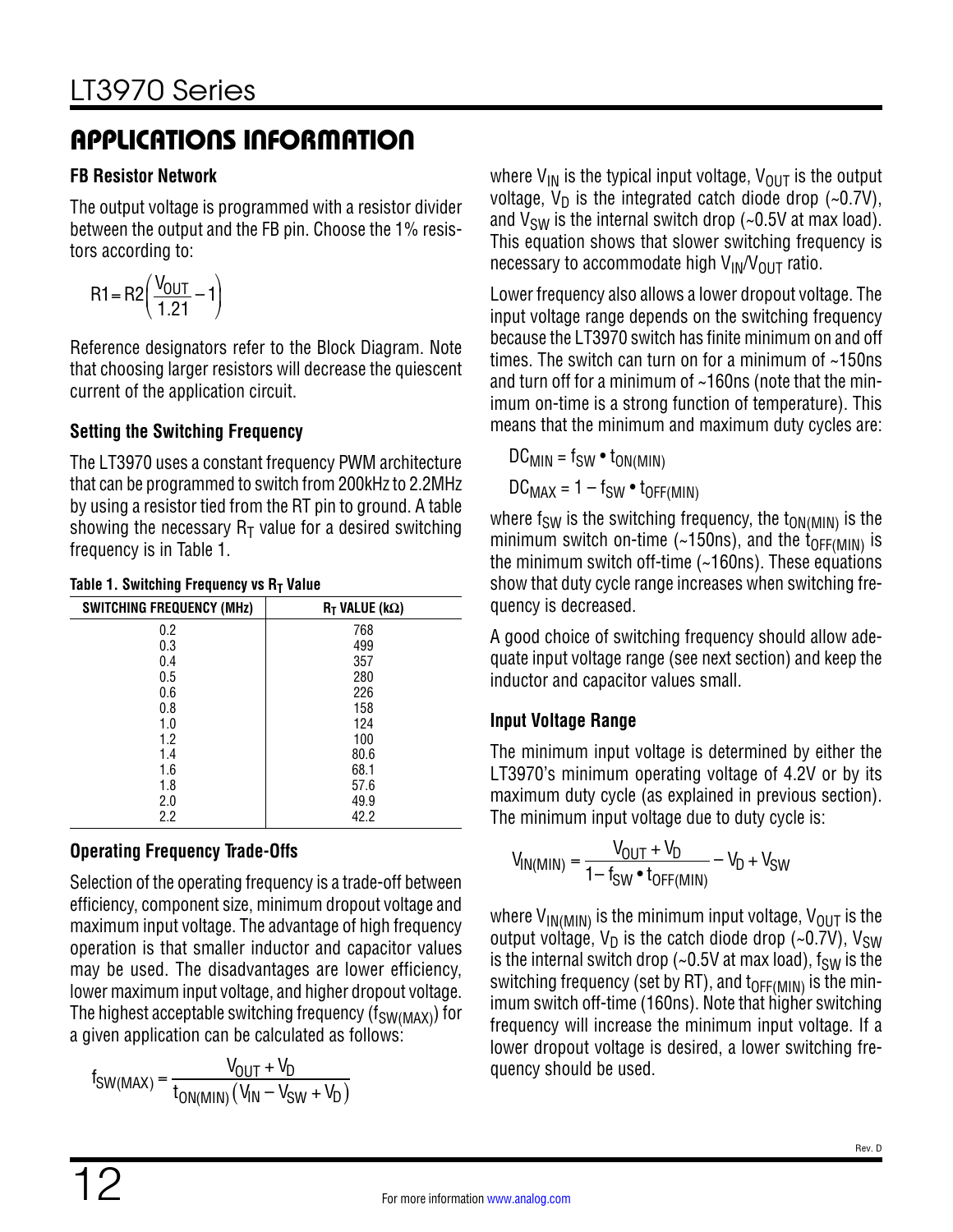The highest allowed  $V_{IN}$  during normal operation  $(V_{IN(OP-MAX)})$  is limited by minimum duty cycle and can be calculated by the following equation:

$$
V_{IN(OP-MAX)} = \frac{V_{OUT} + V_D}{f_{SW} \cdot t_{ON(MIN)}} - V_D + V_{SW}
$$

where  $t_{ON(MIN)}$  is the minimum switch on-time (~150ns).

However, the circuit will tolerate inputs up to the absolute maximum ratings of the  $V_{IN}$  and BOOST pins, regardless of chosen switching frequency. During such transients where  $V_{IN}$  is higher than  $V_{IN(OP-MAX)}$ , the switching frequency will be reduced below the programmed frequency to prevent damage to the part. The output voltage ripple and inductor current ripple may also be higher than in typical operation, however the output will still be in regulation.

#### **Inductor Selection**

For a given input and output voltage, the inductor value and switching frequency will determine the ripple current. The ripple current increases with higher  $V_{IN}$  or  $V_{OUT}$  and decreases with higher inductance and faster switching frequency. A good starting point for selecting the inductor value is:

$$
L = 3 \frac{V_{OUT} + V_D}{f_{SW}}
$$

<span id="page-12-0"></span>**Table 2. Inductor Vendors**

| <b>VENDOR</b>           | URL               |
|-------------------------|-------------------|
| Coilcraft               | www.coilcraft.com |
| Sumida                  | www.sumida.com    |
| Toko                    | www.tokoam.com    |
| <b>Wurth Elektronik</b> | www.we-online.com |
| Coiltronics             | www.cooperet.com  |
| Murata                  | www.murata.com    |

where  $V_D$  is the voltage drop of the catch diode (~0.7V), L is in  $\mu$ H and  $f_{SW}$  is in MHz. The inductor's RMS current rating must be greater than the maximum load current and its saturation current should be about 30% higher. For robust operation in fault conditions (start-up or short circuit) and high input voltage (>30V), the saturation current should be above 500mA. To keep the efficiency high, the series resistance (DCR) should be less than 0.1 $\Omega$ , and the core material should be intended for high frequency applications. [Table 2](#page-12-0) lists several vendors and suitable types.

This simple design guide will not always result in the optimum inductor selection for a given application. As a general rule, lower output voltages and higher switching frequency will require smaller inductor values. If the application requires less than 350mA load current, then a lesser inductor value may be acceptable. This allows use of a physically smaller inductor, or one with a lower DCR resulting in higher efficiency. There are several graphs in the [Typical Performance Characteristics](#page-4-0) section of this data sheet that show the maximum load current as a function of input voltage for several popular output voltages. Low inductance may result in discontinuous mode operation, which is acceptable but reduces maximum load current. For details of maximum output current and discontinuous mode operation, see Analog Devices Application Note 44. Finally, for duty cycles greater than 50% ( $V_{OIII}/$  $V_{IN}$  > 0.5), there is a minimum inductance required to avoid subharmonic oscillations. See Application Note 19.

#### **Input Capacitor**

Bypass the input of the LT3970 circuit with a ceramic capacitor of X7R or X5R type. Y5V types have poor performance over temperature and applied voltage, and should not be used. A 1µF to 4.7µF ceramic capacitor is adequate to bypass the LT3970 and will easily handle the ripple current. Note that larger input capacitance is required when a lower switching frequency is used (due to longer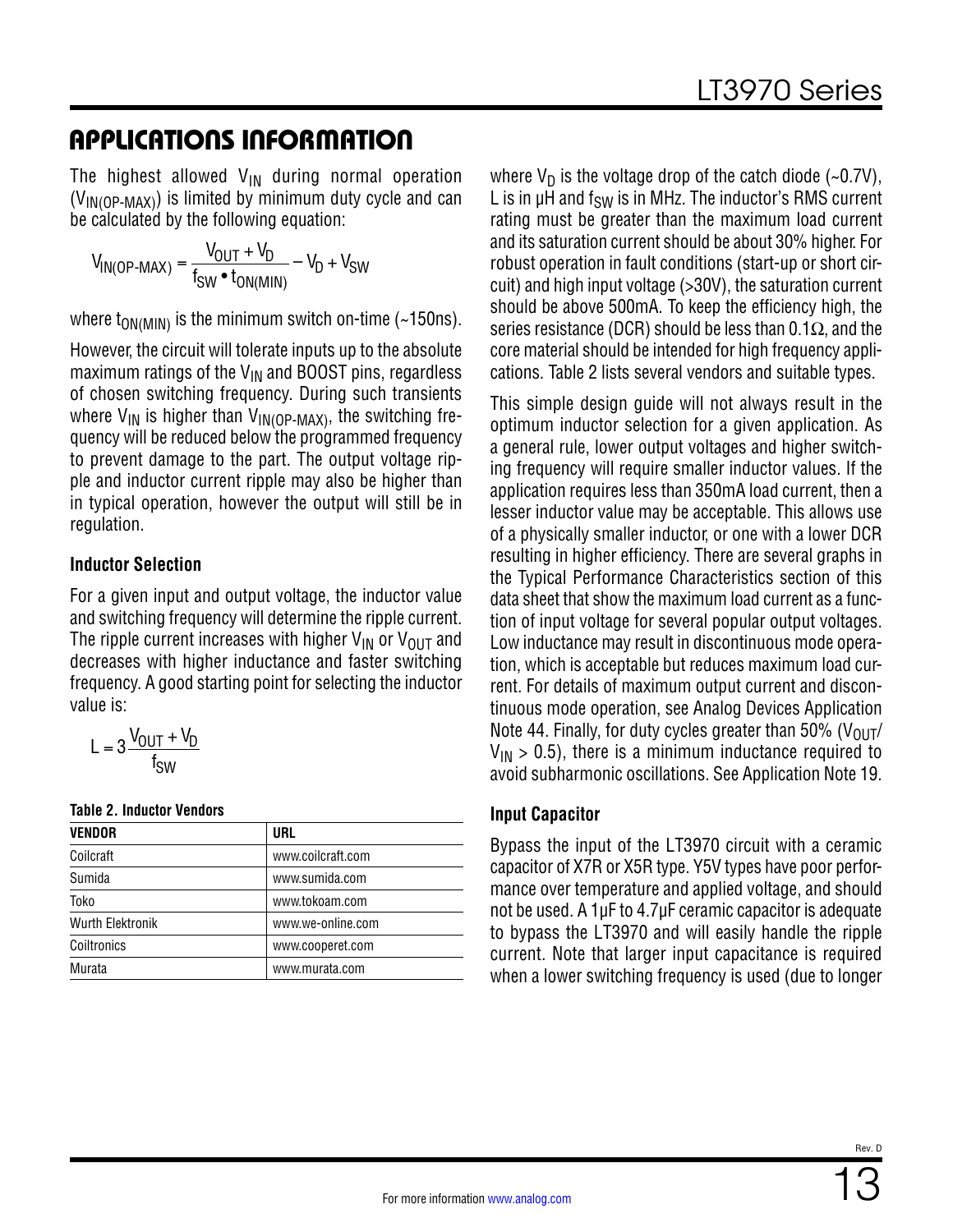on-times). If the input power source has high impedance, or there is significant inductance due to long wires or cables, additional bulk capacitance may be necessary. This can be provided with a low performance electrolytic capacitor.

Step-down regulators draw current from the input supply in pulses with very fast rise and fall times. The input capacitor is required to reduce the resulting voltage ripple at the LT3970 and to force this very high frequency switching current into a tight local loop, minimizing EMI. A 1µF capacitor is capable of this task, but only if it is placed close to the LT3970 (see the [PCB Layout](#page-17-0) section). A second precaution regarding the ceramic input capacitor concerns the maximum input voltage rating of the LT3970. A ceramic input capacitor combined with trace or cable inductance forms a high quality (under damped) tank circuit. If the LT3970 circuit is plugged into a live supply, the input voltage can ring to twice its nominal value, possibly exceeding the LT3970's voltage rating. This situation is easily avoided (see the [Hot Plugging](#page-17-1) [Safely](#page-17-1) section).

### **Output Capacitor and Output Ripple**

The output capacitor has two essential functions. It stores energy in order to satisfy transient loads and stabilize the LT3970's control loop. Ceramic capacitors have very low equivalent series resistance (ESR) and provide the best ripple performance. A good starting value is:

$$
C_{\text{OUT}} = \frac{50}{V_{\text{OUT}} \cdot f_{\text{SW}}}
$$

where  $f_{SW}$  is in MHz and  $C_{OUT}$  is the recommended output capacitance in μF. Use X5R or X7R types. This choice will provide low output ripple and good transient response. Transient performance can be improved with a higher value capacitor if combined with a phase lead capacitor (typically 22pF) between the output and the feedback pin. A lower value of output capacitor can be used to save space and cost but transient performance will suffer.

The second function is that the output capacitor, along with the inductor, filters the square wave generated by the LT3970 to produce the DC output. In this role it determines the output ripple, so low impedance (at the switching frequency) is important. The output ripple decreases with increasing output capacitance, down to approximately 1mV. See [Figure 1.](#page-13-0) Note that a larger phase lead capacitor should be used with a large output capacitor.

![](_page_13_Figure_10.jpeg)

<span id="page-13-0"></span>**Figure 1. Worst-Case Output Ripple Across Full Load Range**

When choosing a capacitor, look carefully through the data sheet to find out what the actual capacitance is under operating conditions (applied voltage and temperature). A physically larger capacitor or one with a higher voltage rating may be required. [Table 3](#page-13-1) lists several capacitor vendors.

| <b>MANUFACTURER</b> | <b>WEBSITE</b>  |
|---------------------|-----------------|
| <b>AVX</b>          | www.avxcorp.com |
| Murata              | www.murata.com  |
| Taiyo Yuden         | www.t-yuden.com |
| Vishay Siliconix    | www.vishay.com  |
| TDK                 | www.tdk.com     |

#### <span id="page-13-1"></span>**Table 3. Recommended Ceramic Capacitor Vendors**

#### **Ceramic Capacitors**

Ceramic capacitors are small, robust and have very low ESR. However, ceramic capacitors can cause problems when used with the LT3970 due to their piezoelectric nature. When in Burst Mode operation, the LT3970's switching frequency depends on the load current, and at very light loads the LT3970 can excite the ceramic capacitor at audio frequencies, generating audible noise. Since the LT3970 operates at a lower current limit during Burst Mode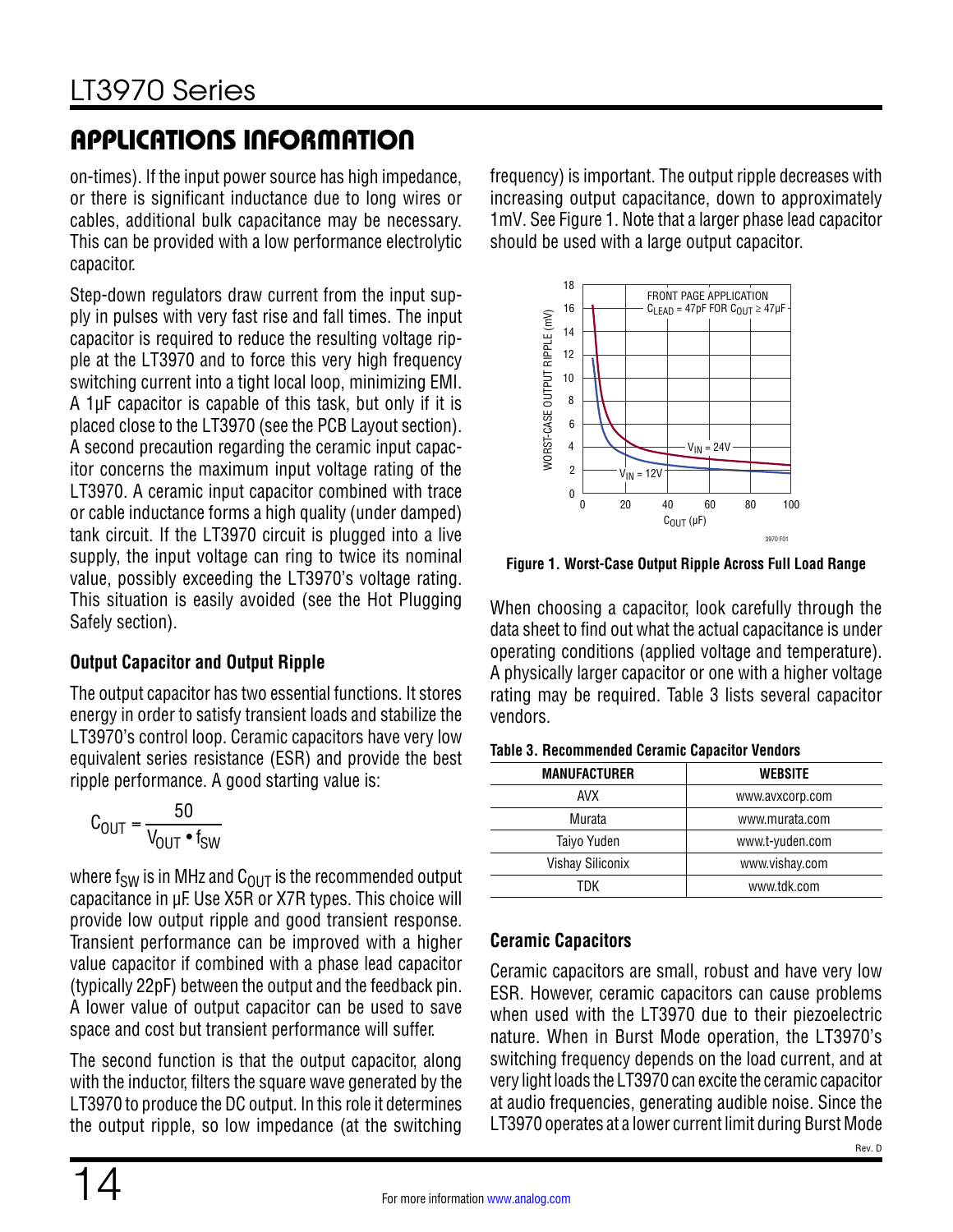operation, the noise is typically very quiet to a casual ear. If this is unacceptable, use a high performance tantalum or electrolytic capacitor at the output.

A final precaution regarding ceramic capacitors concerns the maximum input voltage rating of the LT3970. As previously mentioned, a ceramic input capacitor combined with trace or cable inductance forms a high quality (under damped) tank circuit. If the LT3970 circuit is plugged into a live supply, the input voltage can ring to twice its nominal value, possibly exceeding the LT3970's rating. This situation is easily avoided (see the [Hot Plugging Safely](#page-17-1) section).

#### **Low Ripple Burst Mode Operation**

To enhance efficiency at light loads, the LT3970 operates in low ripple Burst Mode operation which keeps the output capacitor charged to the proper voltage while minimizing the input quiescent current. During Burst Mode operation, the LT3970 delivers single cycle bursts of current to the output capacitor followed by sleep periods where the output power is delivered to the load by the output capacitor. Because the LT3970 delivers power to the output with single, low current pulses, the output ripple is kept below 5mV for a typical application. See [Figure 2](#page-14-0).

As the load current decreases towards a no load condition, the percentage of time that the LT3970 operates in sleep mode increases and the average input current is greatly reduced resulting in high efficiency even at very low loads. Note that during Burst Mode operation, the switching frequency will be lower than the programmed switching frequency. See [Figure 3](#page-14-1).

![](_page_14_Figure_7.jpeg)

**Figure 2. Burst Mode Operation**

![](_page_14_Figure_9.jpeg)

<span id="page-14-1"></span>**Figure 3. Switching Frequency in Burst Mode Operation**

At higher output loads (above ~45mA for the front page application) the LT3970 will be running at the frequency programmed by the  $R<sub>T</sub>$  resistor, and will be operating in standard PWM mode. The transition between PWM and low ripple Burst Mode is seamless, and will not disturb the output voltage.

#### **BOOST and BD Pin Considerations**

Capacitor C3 and the internal boost Schottky diode (see the [Block Diagram](#page-9-0)) are used to generate a boost voltage that is higher than the input voltage. In most cases a 0.22µF capacitor will work well. [Figure 4](#page-15-0) shows two ways to arrange the boost circuit. The BOOST pin must be more than 1.9V above the SW pin for best efficiency. For outputs of 2.2V and above, the standard circuit [\(Figure 4](#page-15-0)a) is best. For outputs between 2.2V and 2.5V, use a 0.47µF boost capacitor. For output voltages below 2.2V, the boost diode can be tied to the input [\(Figure 4](#page-15-0)b), or to another external supply greater than 2.2V. However, the circuit in [Figure 4](#page-15-0)a is more efficient because the BOOST pin current and BD pin quiescent current come from a lower voltage source. Also, be sure that the maximum voltage ratings of the BOOST and BD pins are not exceeded.

<span id="page-14-0"></span>The minimum operating voltage of an LT3970 application is limited by the minimum input voltage (4.2V) and by the maximum duty cycle as outlined in a previous section. For output voltages greater than 3.4V, the minimum input voltage is also limited by the boost circuit for proper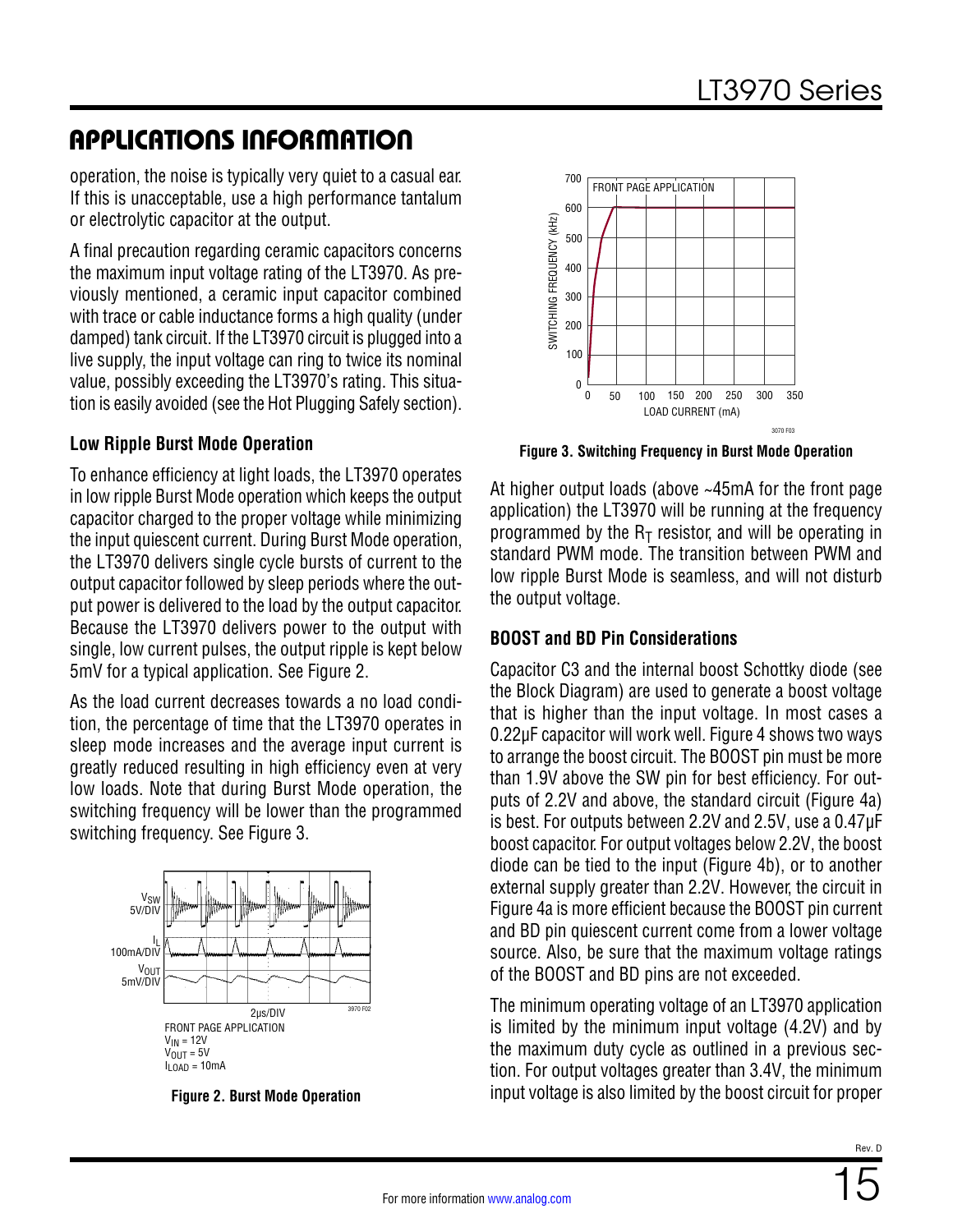![](_page_15_Figure_2.jpeg)

<span id="page-15-0"></span>**(4b) For VOUT < 2.2V; VIN < 27V**

**Figure 4. Two Circuits for Generating the Boost Voltage**

start-up. If the input voltage is ramped slowly, the boost capacitor may not be fully charged. Because the boost capacitor is charged with the energy stored in the inductor, the circuit will rely on some minimum load current to get the boost circuit running properly. This minimum load will depend on input and output voltages, and on the arrangement of the boost circuit. The minimum load generally goes to zero once the circuit has started. Figure 5 shows a plot of minimum load to start and to run as a function of input voltage. In many cases the discharged output capacitor will present a load to the switcher, which will allow it to start. The plots show the worst-case situation where  $V_{IN}$  is ramping very slowly. For lower start-up voltage, the boost diode can be tied to  $V_{IN}$ ; however, this restricts the input range to one-half of the absolute maximum rating of the BOOST pin.

### **Enable Pin**

The LT3970 is in shutdown when the EN pin is low and active when the pin is high. The rising threshold of the EN comparator is 1V, with a 30mV hysteresis. This threshold is accurate when  $V_{IN}$  is above 4.2V. If  $V_{IN}$  is lower than 4.2V, tie EN pin to GND to place the part in shutdown.

![](_page_15_Figure_8.jpeg)

**Figure 5. The Minimum Input Voltage Depends on Output Voltage, Load Current and Boost Circuit**

Adding a resistor divider from  $V_{IN}$  to EN programs the LT3970 to regulate the output only when  $V_{IN}$  is above a desired voltage (see [Figure 6](#page-16-0)). This threshold voltage,  $V_{IN(FN)}$ , can be adjusted by setting the values R3 and R4 such that they satisfy the following equation:

$$
V_{IN(EN)} = \frac{R3 + R4}{R4} \cdot 1V
$$

where output regulation should not start until  $V_{IN}$  is above  $V_{\text{IN}}(EN)$ . Note that due to the comparator's hysteresis, regulation will not stop until the input falls slightly below  $V_{IN(EN)}$ .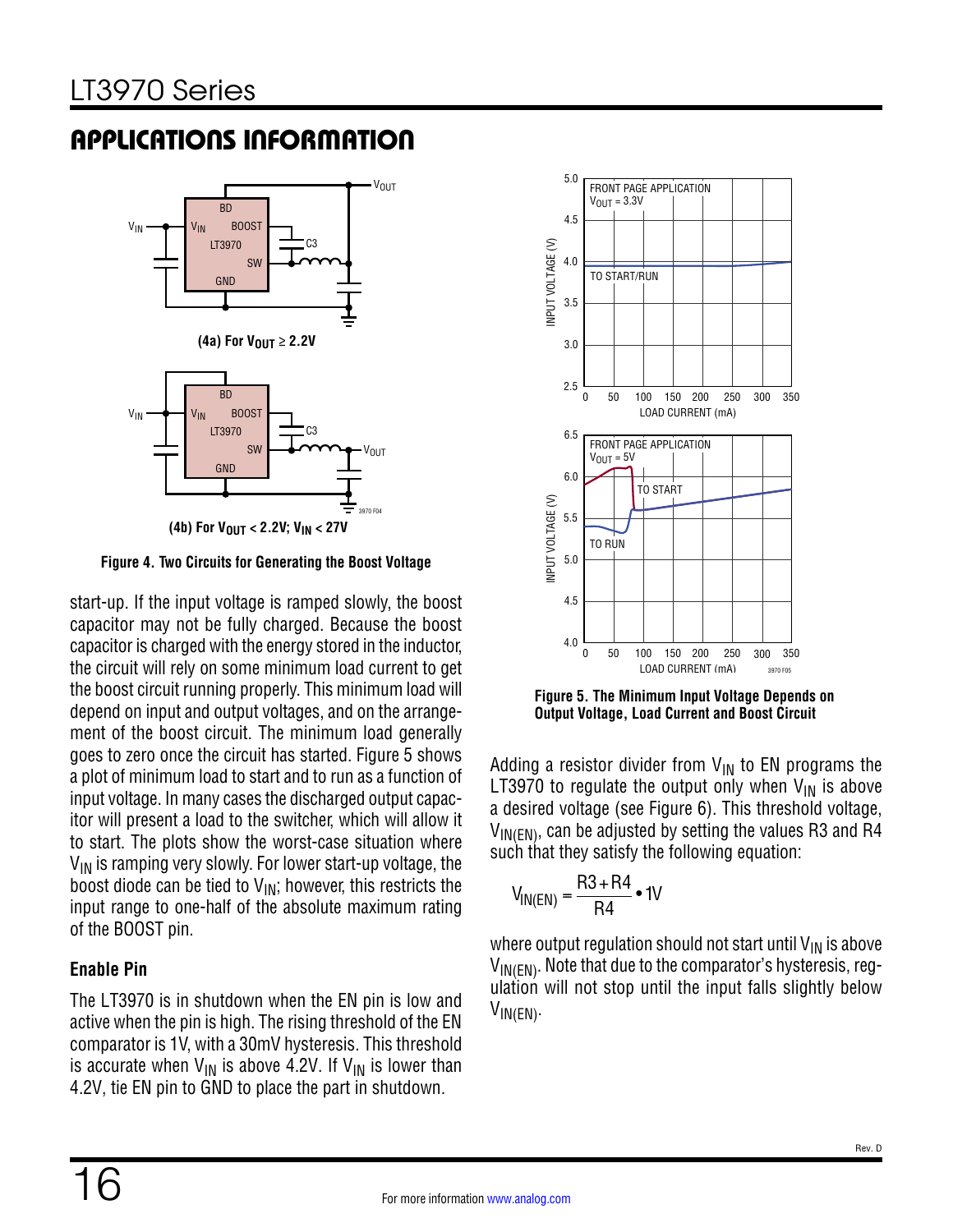![](_page_16_Figure_2.jpeg)

**Figure 6. Enable**

Be aware that while  $V_{IN}$  is below 4.2V, the input current may rise up to several hundred µA and the part may begin to switch while the internal circuitry starts up. [Figure 7](#page-16-1) shows the startup behavior of a typical application with different programmed  $V_{IN(EN)}$ .

#### **Shorted and Reversed Input Protection**

If the inductor is chosen so that it won't saturate excessively, a LT3970 buck regulator will tolerate a shorted output. There is another situation to consider in systems where the output will be held high when the input to the LT3970 is absent. This may occur in battery charging applications or in battery backup systems where a battery or some other supply is diode ORed with the LT3970's output. If the  $V_{IN}$  pin is allowed to float and the EN pin is held high (either by a logic signal or because it is tied to  $V_{IN}$ ), then the LT3970's internal circuitry will pull its quiescent current through its SW pin. This is fine if the system can tolerate a few  $\mu$ A in this state. If the EN pin is grounded, the SW pin current will drop to 0.7µA. However, if the  $V_{\text{IN}}$  pin is grounded while the output is held high, regardless of EN, parasitic diodes inside the LT3970 can pull current from the output through the SW pin and the  $V_{IN}$  pin. [Figure 8](#page-16-2) shows a circuit that will run only when the input voltage is present and that protects against a shorted or reversed input.

<span id="page-16-0"></span>![](_page_16_Figure_7.jpeg)

**Figure 7. V<sub>IN</sub> Start-Up of Front Page Application with V<sub>OUT</sub> =**  $3.3V$ **, No-Load Current, and V<sub>IN(EN)</sub> programmed as in [Figure 6](#page-16-0)** 

<span id="page-16-1"></span>![](_page_16_Figure_9.jpeg)

<span id="page-16-2"></span>**Figure 8. Diode D4 Prevents a Shorted Input from Discharging a Backup Battery Tied to the Output. It Also Protects the Circuit from a Reversed Input. The LT3970 Runs Only when the Input is Present**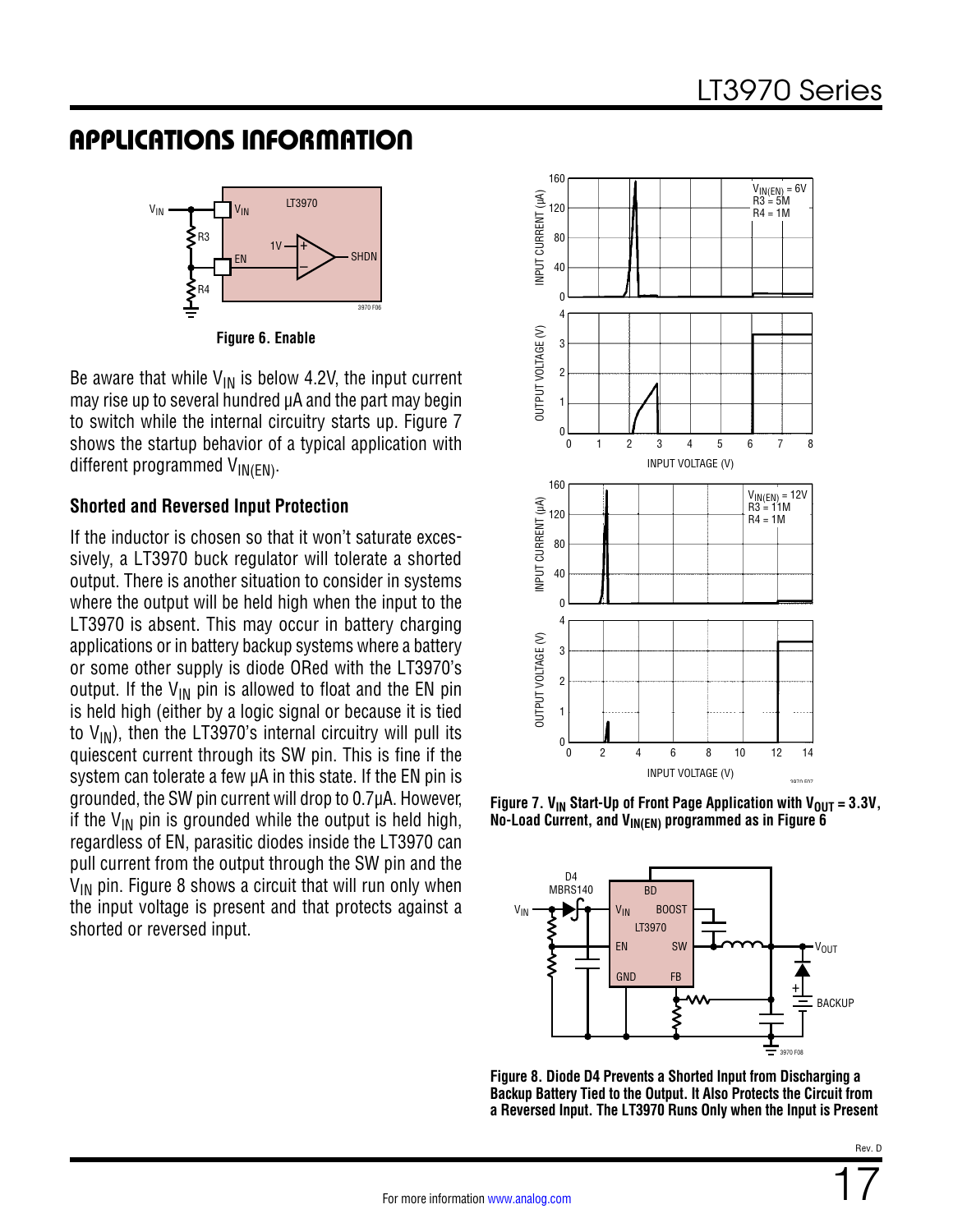#### <span id="page-17-0"></span>**PCB Layout**

For proper operation and minimum EMI, care must be taken during printed circuit board layout. [Figure 9](#page-17-2) shows the recommended component placement with trace, ground plane and via locations. Note that large, switched currents flow in the LT3970's  $V_{IN}$  and SW pins, the internal catch diode and the input capacitor. The loop formed by these components should be as small as possible. These components, along with the inductor and output capacitor, should be placed on the same side of the circuit board, and their connections should be made on that layer. Place a local, unbroken ground plane below these components. The SW and BOOST nodes should be as small as possible. Finally, keep the FB nodes small so that the ground traces will shield them from the SW and BOOST nodes. The Exposed Pad on the bottom of the DFN package must be soldered to ground so that the pad acts as a heat sink. To keep thermal resistance low, extend the ground plane as much as possible, and add thermal vias under and near the LT3970 to additional ground planes within the circuit board and on the bottom side.

![](_page_17_Figure_4.jpeg)

<span id="page-17-2"></span>**Figure 9. A Good PCB Layout Ensures Proper, Low EMI Operation**

### <span id="page-17-1"></span>**Hot Plugging Safely**

The small size, robustness and low impedance of ceramic capacitors make them an attractive option for the input bypass capacitor of LT3970 circuits. However, these capacitors can cause problems if the LT3970 is plugged into a live supply. The low loss ceramic capacitor,

combined with stray inductance in series with the power source, forms an under damped tank circuit, and the voltage at the  $V_{IN}$  pin of the LT3970 can ring to twice the nominal input voltage, possibly exceeding the LT3970's rating and damaging the part. If the input supply is poorly controlled or the user will be plugging the LT3970 into an energized supply, the input network should be designed to prevent this overshoot. See Analog Devices Application Note 88 for a complete discussion.

### **High Temperature Considerations**

For higher ambient temperatures, care should be taken in the layout of the PCB to ensure good heat sinking of the LT3970. The Exposed Pad on the bottom of the DFN package must be soldered to a ground plane. This ground should be tied to large copper layers below with thermal vias; these layers will spread the heat dissipated by the LT3970. Placing additional vias can reduce thermal resistance further. In the MSOP package, the copper lead frame is fused to GND (Pin 5) so place thermal vias near this pin. The maximum load current should be derated as the ambient temperature approaches the maximum junction rating.

Power dissipation within the LT3970 can be estimated by calculating the total power loss from an efficiency measurement and subtracting inductor loss. The die temperature is calculated by multiplying the LT3970 power dissipation by the thermal resistance from junction to ambient.

Finally, be aware that at high ambient temperatures the internal Schottky diode will have significant leakage current (see [Typical Performance Characteristics](#page-4-0)) increasing the quiescent current of the LT3970 converter.

### **Other Analog Devices Publications**

Application Notes 19, 35 and 44 contain more detailed descriptions and design information for buck regulators and other switching regulators. The LT1376 data sheet has a more extensive discussion of output ripple, loop compensation and stability testing. Design Note 100 shows how to generate a bipolar output supply using a buck regulator.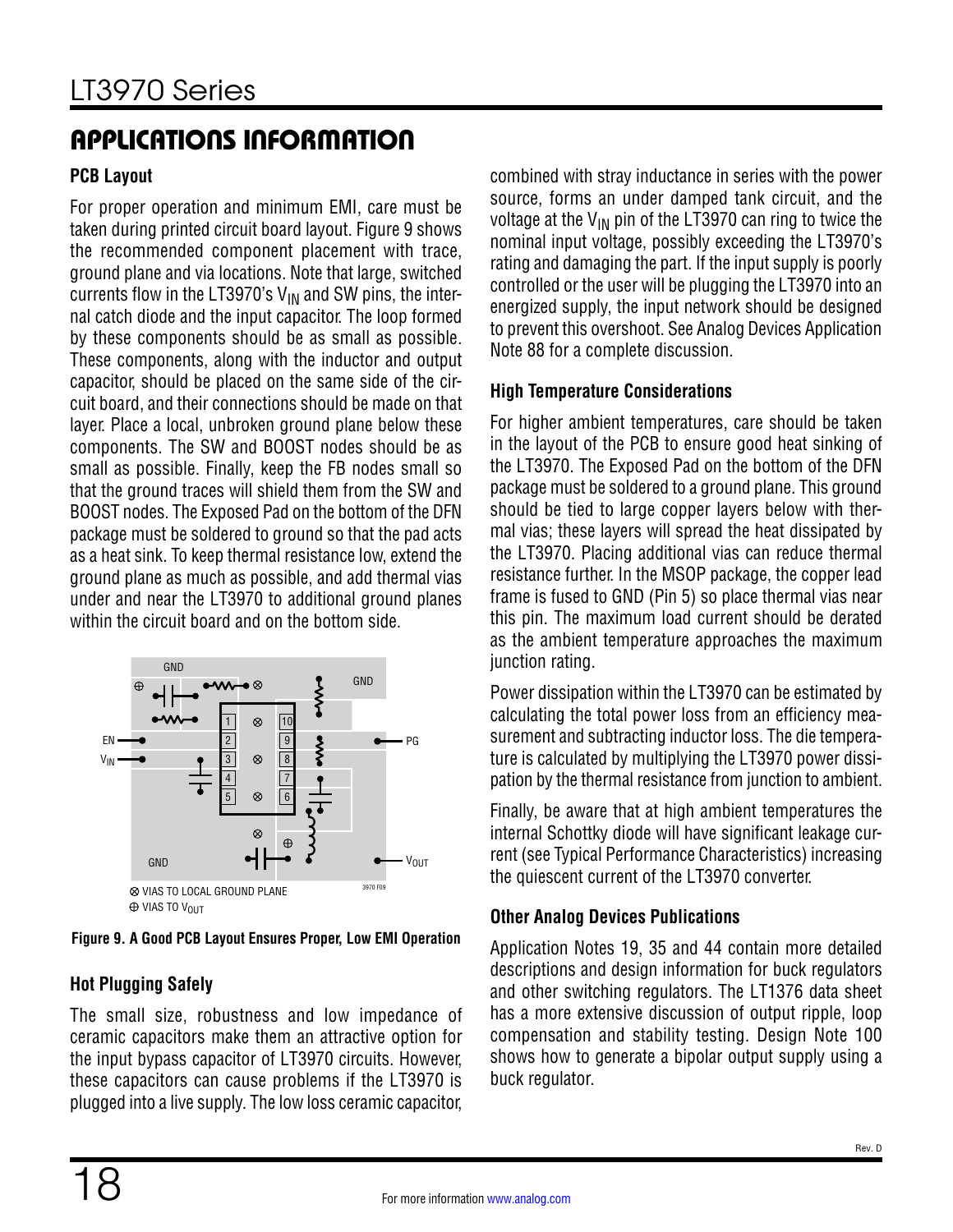# TYPICAL APPLICATIONS

#### **3.3V Step-Down Converter**

![](_page_18_Figure_3.jpeg)

**5V Step-Down Converter**

![](_page_18_Figure_5.jpeg)

#### **3.3V Step-Down Converter 5V Step-Down Converter**

![](_page_18_Figure_7.jpeg)

![](_page_18_Figure_9.jpeg)

#### **2.5V Step-Down Converter**

![](_page_18_Figure_11.jpeg)

#### **1.8V Step-Down Converter**

![](_page_18_Figure_13.jpeg)

19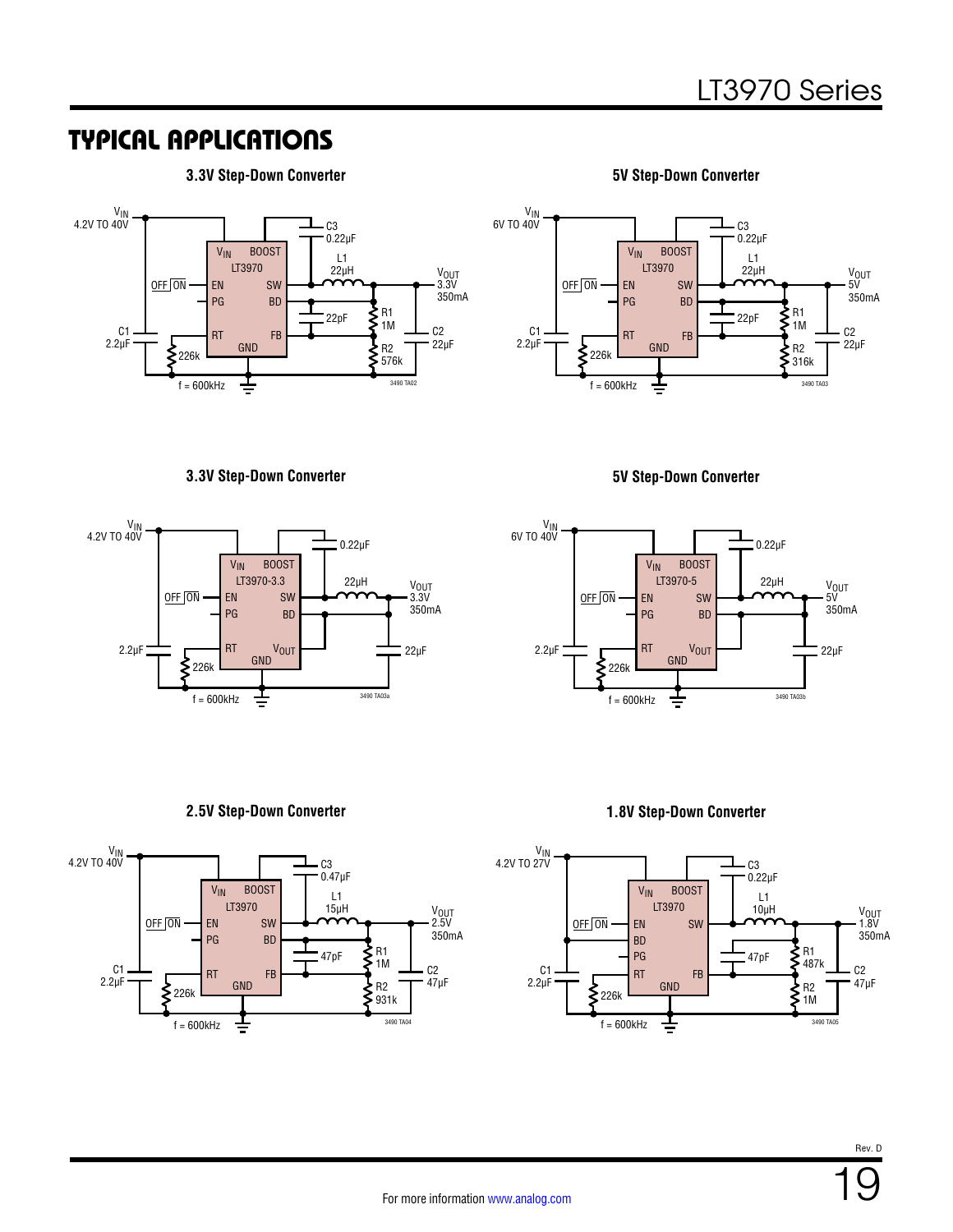### TYPICAL APPLICATIONS

**12V Step-Down Converter 5V, 2MHz Step-Down Converter**

![](_page_19_Figure_4.jpeg)

#### **5V Step-Down Converter with Reduced Input Current During Start-Up**

![](_page_19_Figure_6.jpeg)

#### **Input Current During Start-Up**

![](_page_19_Figure_8.jpeg)

#### **Start-Up from High Impedance Input Source**

![](_page_19_Figure_10.jpeg)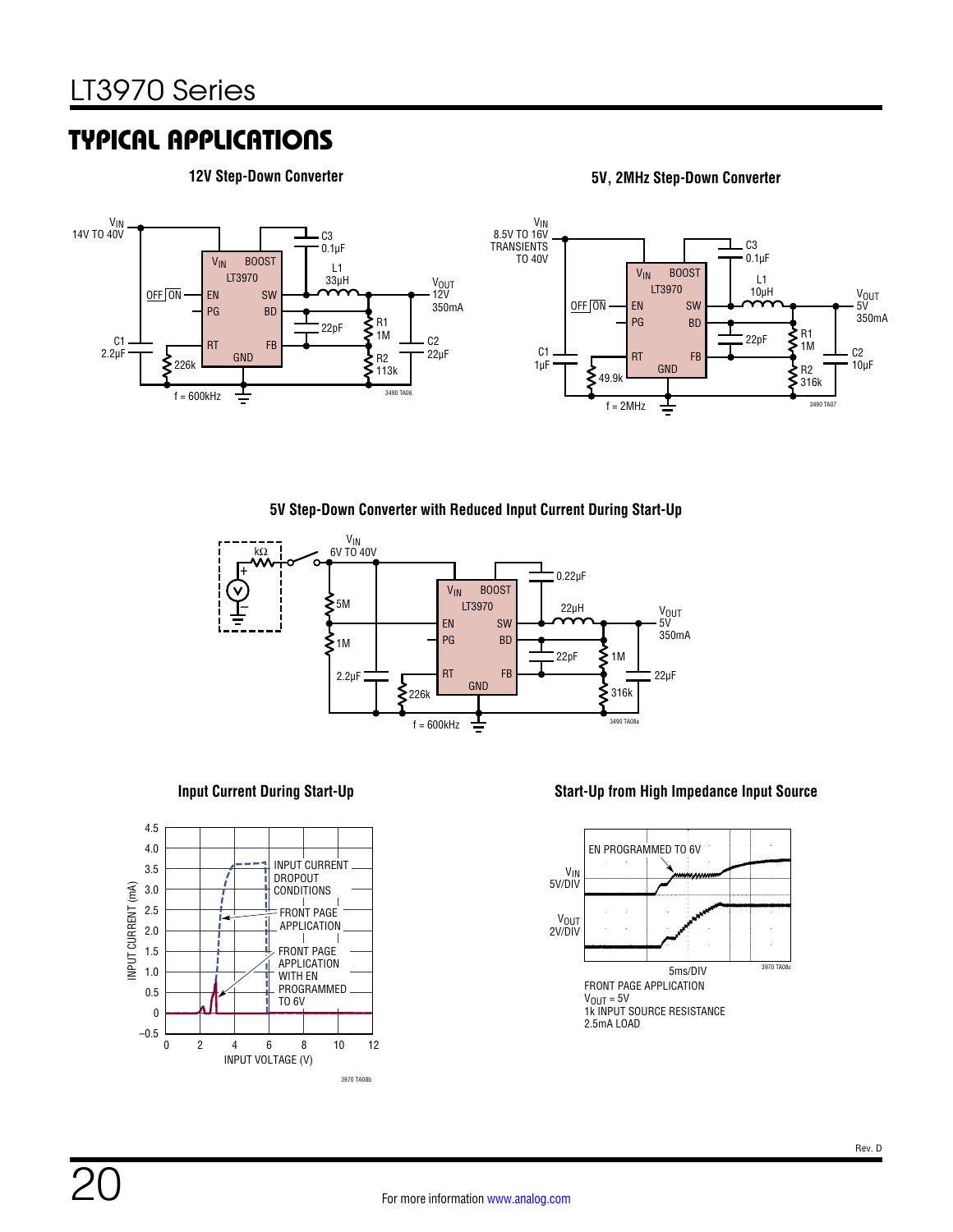### PACKAGE DESCRIPTION

**DDB Package 10-Lead Plastic DFN (3mm** × **2mm)** (Reference LTC DWG # 05-08-1722 Rev Ø)

![](_page_20_Figure_3.jpeg)

RECOMMENDED SOLDER PAD PITCH AND DIMENSIONS

![](_page_20_Figure_5.jpeg)

2. DRAWING NOT TO SCALE

3. ALL DIMENSIONS ARE IN MILLIMETERS

4. DIMENSIONS OF EXPOSED PAD ON BOTTOM OF PACKAGE DO NOT INCLUDE

MOLD FLASH. MOLD FLASH, IF PRESENT, SHALL NOT EXCEED 0.15mm ON ANY SIDE

5. EXPOSED PAD SHALL BE SOLDER PLATED

6. SHADED AREA IS ONLY A REFERENCE FOR PIN 1 LOCATION ON THE TOP AND BOTTOM OF PACKAGE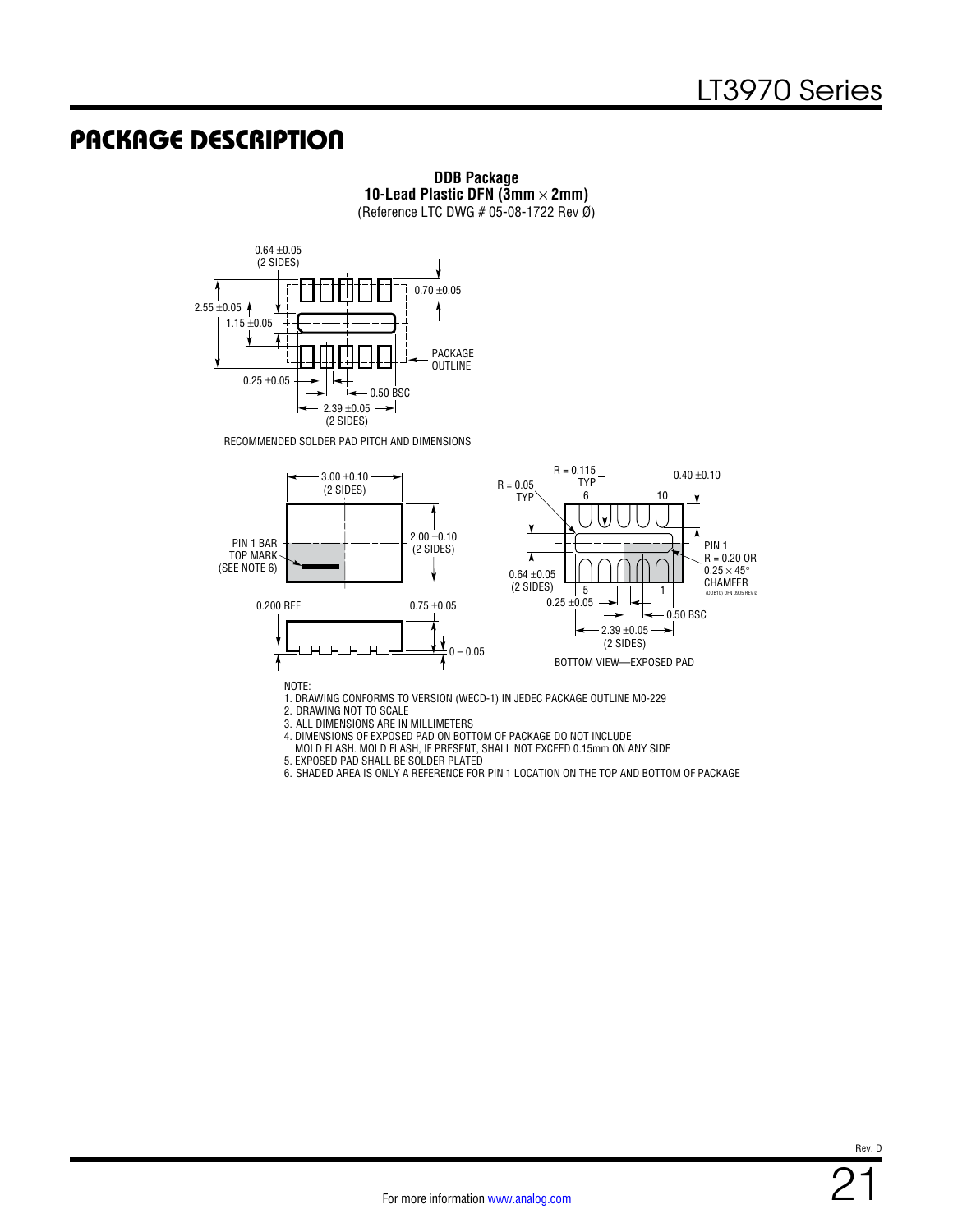### PACKAGE DESCRIPTION

![](_page_21_Figure_2.jpeg)

**MS Package 10-Lead Plastic MSOP** (Reference LTC DWG # 05-08-1661 Rev F)

3. DIMENSION DOES NOT INCLUDE MOLD FLASH, PROTRUSIONS OR GATE BURRS.

MOLD FLASH, PROTRUSIONS OR GATE BURRS SHALL NOT EXCEED 0.152mm (.006") PER SIDE

4. DIMENSION DOES NOT INCLUDE INTERLEAD FLASH OR PROTRUSIONS.

 INTERLEAD FLASH OR PROTRUSIONS SHALL NOT EXCEED 0.152mm (.006") PER SIDE 5. LEAD COPLANARITY (BOTTOM OF LEADS AFTER FORMING) SHALL BE 0.102mm (.004") MAX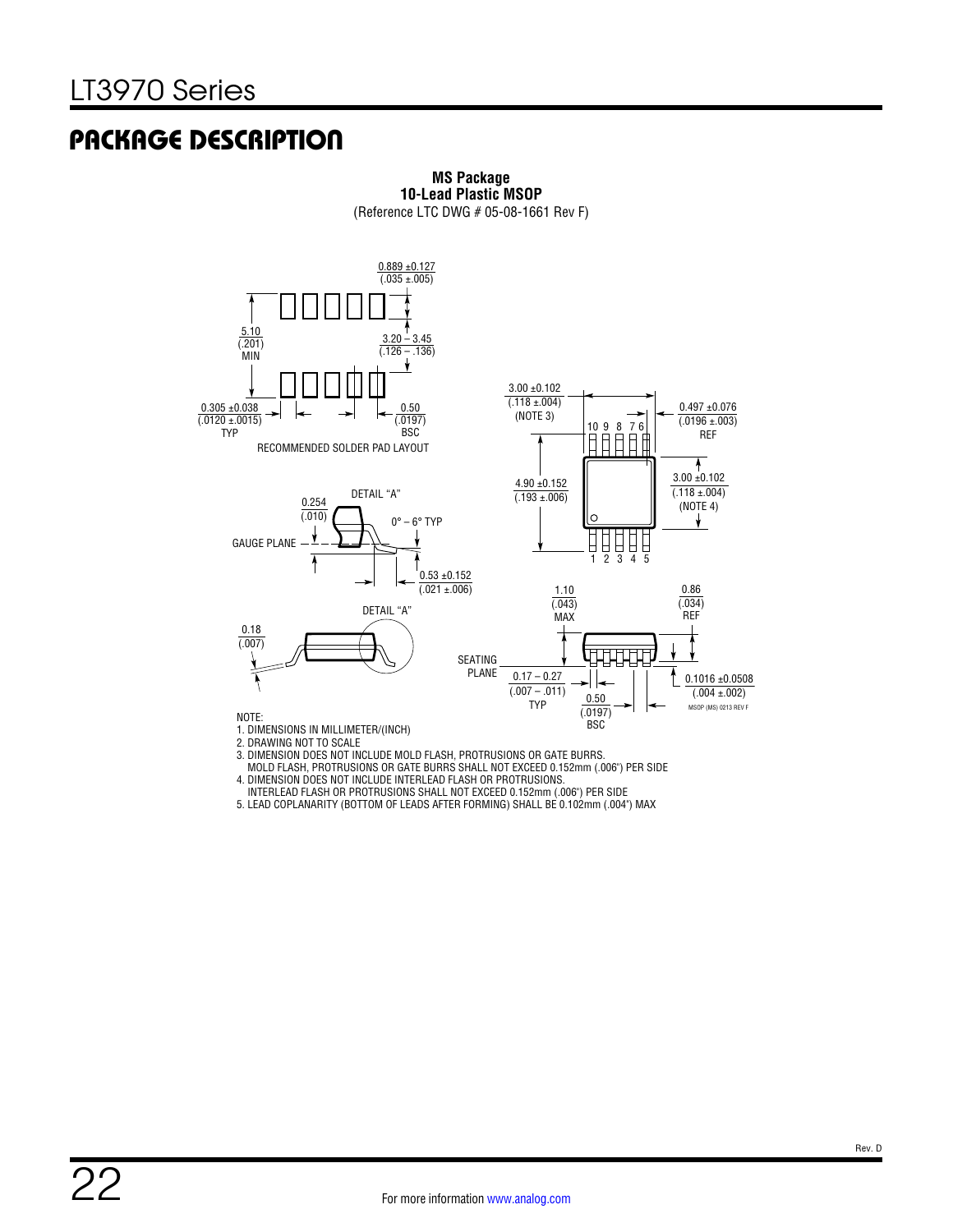# REVISION HISTORY

| <b>REV</b> | <b>DATE</b> | <b>DESCRIPTION</b>                                                                                          | <b>PAGE NUMBER</b> |
|------------|-------------|-------------------------------------------------------------------------------------------------------------|--------------------|
| A          | 5/10        | Added LT3970-3.3 and LT3970-5                                                                               | $1 - 22$           |
| B          | 3/12        | Title and Features clarified to add 3.42V fixed output version.                                             |                    |
|            |             | Clarified the Absolute Maximum Ratings section, added 3.42V output option in the Order Information section. |                    |
|            |             | Added 3.42V output option in the Electrical Characteristics table.                                          | 3                  |
|            |             | Added 3.42V Output Voltage vs Temperature graph.                                                            | 4                  |
|            |             | Clarified $V_{OIII}$ Pin Function and Block Diagram.                                                        | 8                  |
| C          | 09/13       | Added H-grade MSOP-10E version to Order Information table                                                   |                    |
|            |             | Clarified Feedback Voltage Specifications to 150°C                                                          | 3                  |
| D.         | 04/20       | Added AEC-Q100 Qualified for Automotive Applications                                                        |                    |
|            |             | Updated Automotive products #W to the Order Information                                                     |                    |